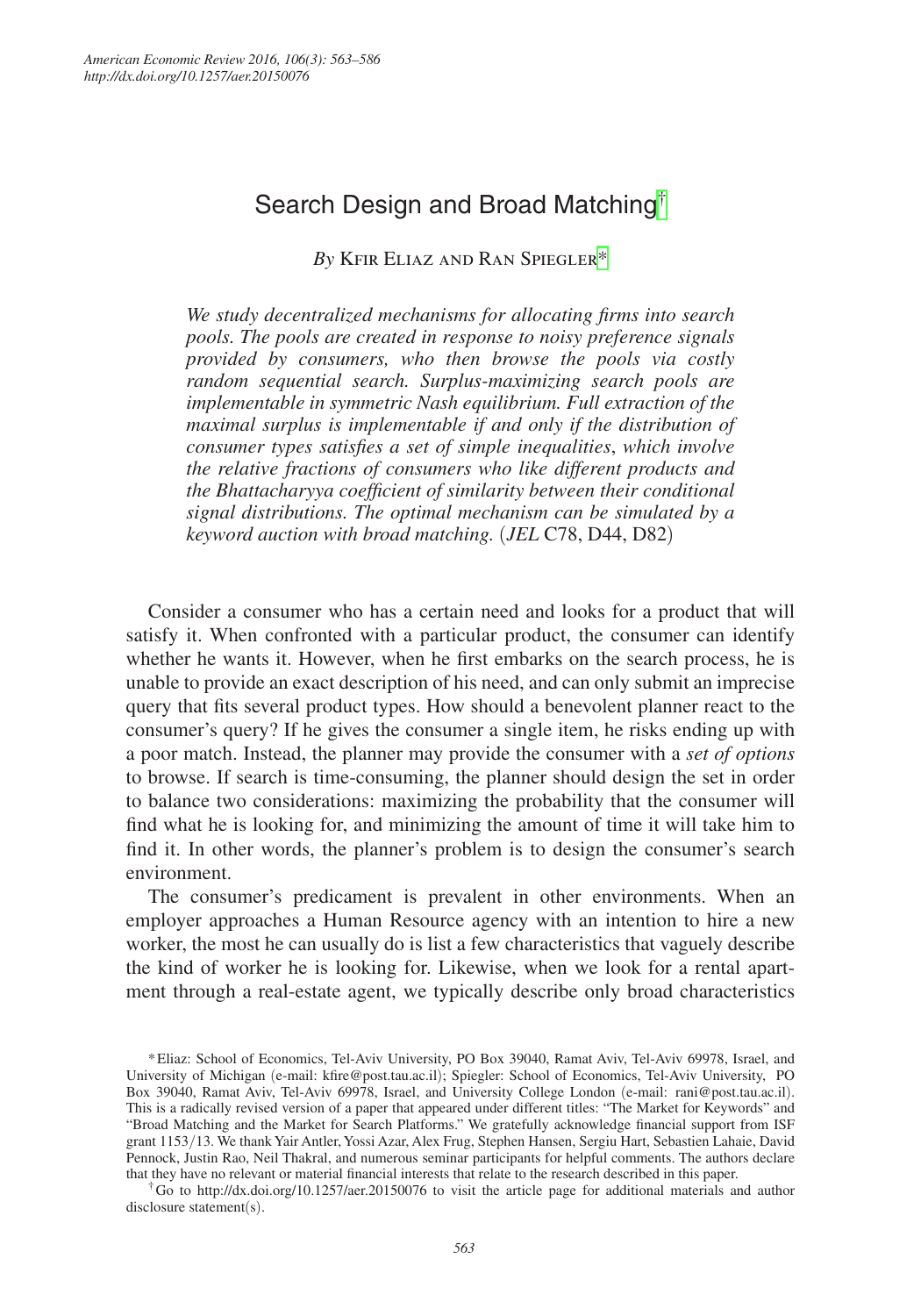(location, size, amenities). A more modern example is online search, where users submit queries that often contain general and imprecise keywords. Imagine that you look for a specific piece of instrumental music on YouTube, but you forgot its name. You would recognize it instantaneously if you heard it, but the only information you can supply to YouTube is the piece's genre. Finally, there are cases in which the consumer *passively* conveys information. For instance, in contemporary online platforms, the cookies on users' computers describe their navigation history, which may be correlated with their current needs.

We attempt to capture situations of this kind with a simple model, in which every consumer is interested in only one type of product and can provide only one particular description or query concerning this product. Each product type is supplied by a continuum of firms; and when the consumer is given a subset of firms, he browses it using the most basic search technology in the literature: random sequential search. In our model, a central planner aims to associate with each query a search pool (an infinite and typically heterogeneous collection of firms) so as to maximize expected social welfare, defined by the gross surplus created when consumers and suppliers transact minus the search costs that consumers incur. An efficient search pool is one in which it takes consumers little time on average to find what they want.

If consumers could provide a perfectly informative query, there would be no design issue: when a consumer says he is interested in product type *x*, the planner will respond with a homogeneous search pool consisting of many suppliers of *x*. The design problem arises when the consumer's query is a noisy signal of his need. The planner could still reach his objective if he could directly identify the type of product offered by each supplier: the optimal composition of product types in the search pool associated with each query is determined by a simple first-order condition that reflects the preference distribution among consumers who submitted the query.

The problem becomes economically interesting when the planner wishes to *decentralize* the allocation of suppliers into search pools (because it is too costly for him to directly verify product types, or because he wants to automatize the allocation procedure). In this case the planner needs to make sure that suppliers' assignment into search pools is aligned with their incentives. This is an object-allocation problem, where the allocated objects are unusual: entitlements to enter consumers' search pools. A supplier's ultimate evaluation of this allocation is a function of the joint distribution of consumers' needs and queries (as well as the assignment of other suppliers). The incentive problem arises because consumers' queries are noisy signals of their needs, which encourages suppliers to present themselves as relevant to many queries. In the absence of appropriate design, consumers' search pools will be inefficiently composed, resulting in excessively prolonged search.

Our first result is that as long as the planner has no budget constraints, there is a direct (anonymous) mechanism that Nash implements the efficient search pools for *any* underlying joint distribution over consumers' needs and queries. Next, we ask whether the planner can design a direct mechanism that maximizes social surplus *and* fully extracts it. If the planner were a perfect monopolist trying to maximize profits, this would be his first-best outcome. This objective turns out to be implementable if and only if every pair of product types satisfies a simple inequality, which incorporates two quantities: the product types' *relative popularity*, and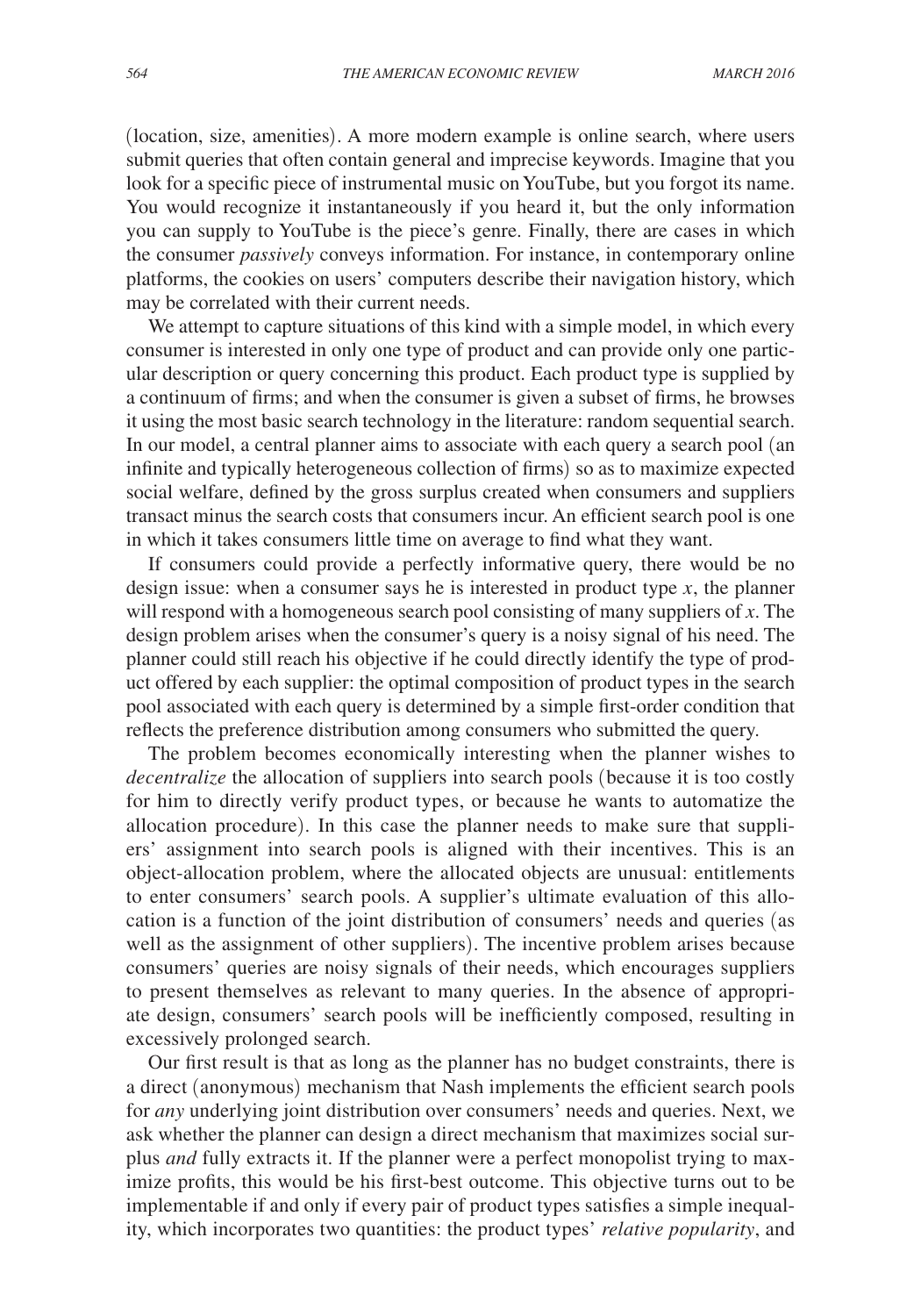a conventional measure (known as the Bhattacharyya coefficient) of the *similarity between the query distributions* that characterize consumers who look for these two product types. As consumer preferences become more uniformly distributed and queries become more Blackwell-informative of consumers' preferences, the perfect monopolist's objective is more easily implementable. When it is implemented, the price per impression that firms of any given type pay obeys a simple formula. These prices decrease with the Blackwell informativeness of consumers' queries.

Can the optimal mechanism be mimicked by an indirect mechanism in which suppliers engage in competitive bidding for the right to be included in search pools? In other words, *can some form of a competitive market implement efficient search environments*? We propose an auction format in which each firm submits a bid-per-impression for one query of its choice, and where the highest bidder for one query can enter with some probability into search pools associated with other queries that it did not bid for. We refer to this last feature as broad matching, hijacking search-engine jargon. Thus, when a consumer submits a query, he receives a potentially mixed search pool that includes firms that bid for other queries. We show that when the perfect monopolist's objective is implementable, our broad-match auction has an essentially unique symmetric pure-strategy Nash equilibrium, in which social surplus is maximized and fully extracted. Furthermore, the optimal auction has a simple specification of the broad match function that determines the probability with which the highest bidders for a query enter the search pool associated with any given query.

Our notion of broad matching captures an intuitive function of real-life institutions that match agents in two-sided markets. This function can be described as "vocabulary expansion." When a prospective buyer looks up "road bikes" in a classified directory, he may see items listed by sellers under "racing bikes," "hybrid bikes," or "fixed gear bikes." Although the buyer and seller used different terms, the directory bridges the gap between their vocabularies in the interest of a potentially good match. Likewise, organic online search engines respond to keyword-based queries by taking into account typos and semantically related terms. The broad-match function plays a similar role in our indirect mechanism.

The main contributions of this paper are thus threefold: formulating the problem of decentralized implementation of efficient search environments, elucidating the forces that shape the relevant incentive constraints, and the novel broad-matching auction format. Although this project has been inspired by modern online search engines, the model obviously abstracts from some of their key features and therefore cannot be viewed as a faithful model of this real-life institution. We do hope, however, that our abstraction will help researchers conceptualize the problem of search design in various economic settings, which include search engines, but, as we demonstrate in the concluding section, are not restricted to them.

#### **I. The Environment**

Let *X* be a finite set of *product types*,  $|X| \ge 2$ . Let *W* be a finite set of *signals*, where  $|W| \geq |X|$ . For every  $x \in X$ , there is a measure one of *firms* that offer only this product type (as many units as required, at zero cost). We sometimes refer to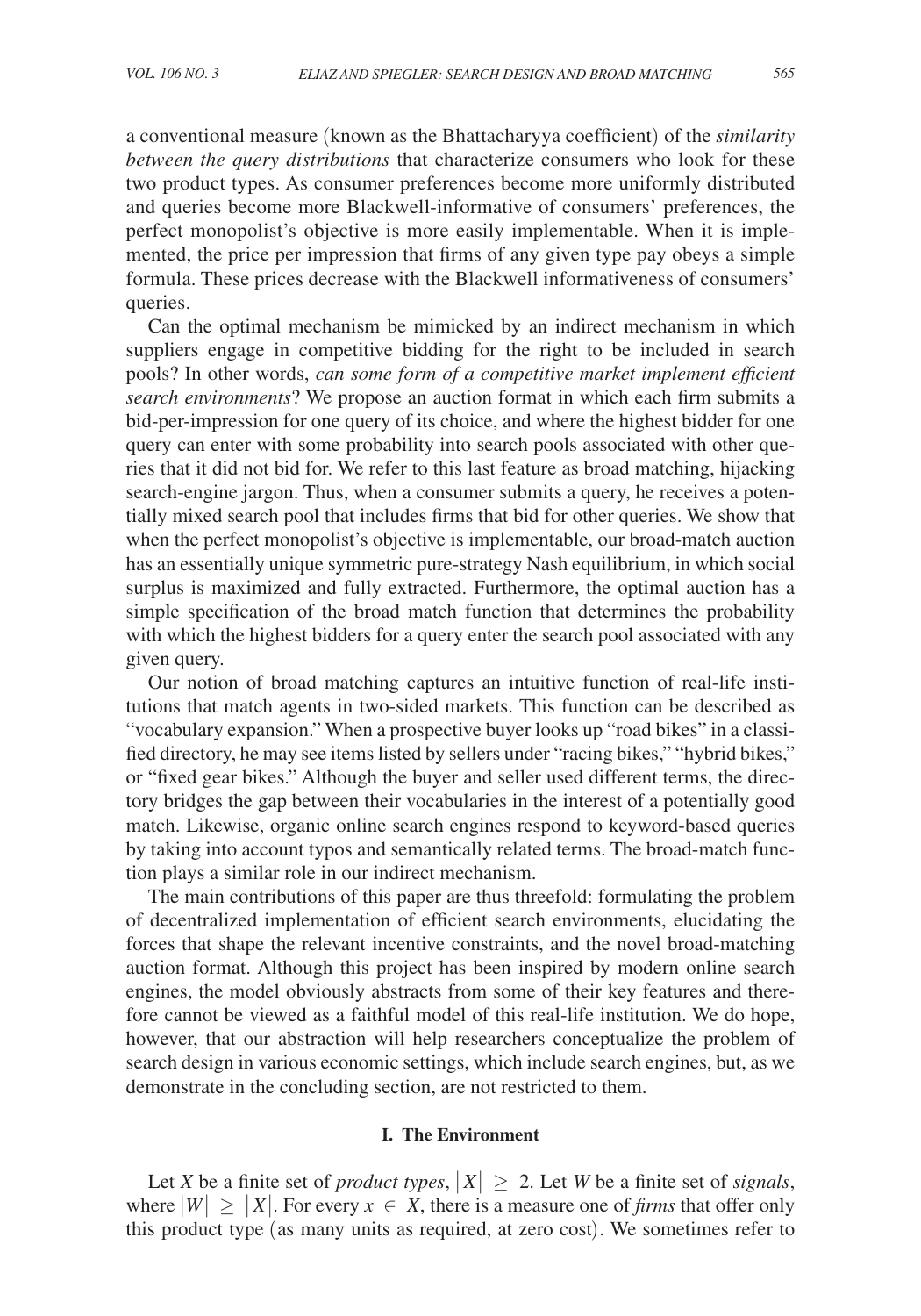them as *x* firms. Each firm is informed of its own type only. A firm gets a fixed payoff of 1 from any unit it sells (we abstract from product prices). [1](#page-3-0)

On the other side of the market, there is a measure one of *consumers*. A consumer type is defined by the pair  $(x, w)$ , where *x* is the (only) type of product he is interested in, and  $w$  is the signal he can convey about what he is looking for. In line with some of the potential applications we have in mind, we often refer to  $w$  as a query, a keyword, or the consumer's vocabulary. Let  $\mu \in \Delta(X \times W)$  be the distribution of consumer types in the population. The marginals of  $\mu$  on *X* and *W* have full support. As usual, denote  $\mu(x) = \sum_{w} \mu(x, w)$  and  $\mu(\cdot | x) = (\mu(w | x))_{w \in W}$ . The latter is referred to as the conditional signal/query distribution that characterizes the preference type *x*.

When a consumer of type  $(x, w)$  consumes a product of type  $y \neq x$ , he gets a sure payoff of zero. When he consumes a particular product of type *x*, he gets a payoff of  $\pi > 0$  with independent probability  $\theta$  and a payoff of zero with probability 1 −  $\theta$ . The parameter  $\theta$  captures idiosyncratic heterogeneity among consumers and firms of a given type. Products are inspection goods: when a consumer encounters a particular product, he immediately recognizes the payoff it generates. However, all he can communicate ex ante about what he is looking for is encapsulated in the signal *w*. Note that *w* does *not* represent the consumer's information about his own preferences, but the information he can provide to *others*. Thus, when the consumer inspects a particular product, this does not cause him to revise his beliefs about other products.

Consumers decide ex ante, before their type is realized, whether to engage in search. If a consumer opts out, he gets a payoff of zero. If a consumer decides to search, his type  $(x, w)$  is subsequently realized and he automatically submits the signal/query *w*. He does not get to revise his search decision in this interim stage. In response to his query, the consumer is given access to an infinite collection of products. We refer to this collection as the *search pool* associated with *w*, and define it formally as a probability distribution  $(\lambda(x|w))_{x\in X}$ , where  $\lambda(x|w)$  is the fraction of products of type *x* in the pool. Denote  $\lambda = (\lambda(\cdot|w))_{w \in W}$ . The consumer repeatedly draws independent random samples from this pool (with replacement), where each draw carries a fixed cost  $c \in (0, \theta)$ . As soon as the consumer finds a product that satisfies his need, he transacts with its seller and terminates his search. If  $\lambda(x|w) > 0$ , a consumer of type  $(x, w)$  will find what he wants in finite time with probability one (because the pool contains infinitely many products).

The consumer's ex ante participation decision maximizes his expected utility according to rational expectations. In fact, all we need to assume is that the consumer's decision is based on a correct estimate of: (i) the probability he will find a product that satisfies his (yet to be realized) need, and (ii) the expected duration of his search. These are broad features of the overall quality of a search platform, and consumers can plausibly learn them in the long run.

*An Example: Mozart versus Stravinsky*.—The following specification illustrates the primitives of our model and serves as a running example. Our consumer

<span id="page-3-0"></span><sup>&</sup>lt;sup>1</sup>We assume this symmetry purely for notational simplicity; it is easy to adapt our analysis to the case of profit margins that vary across firm types.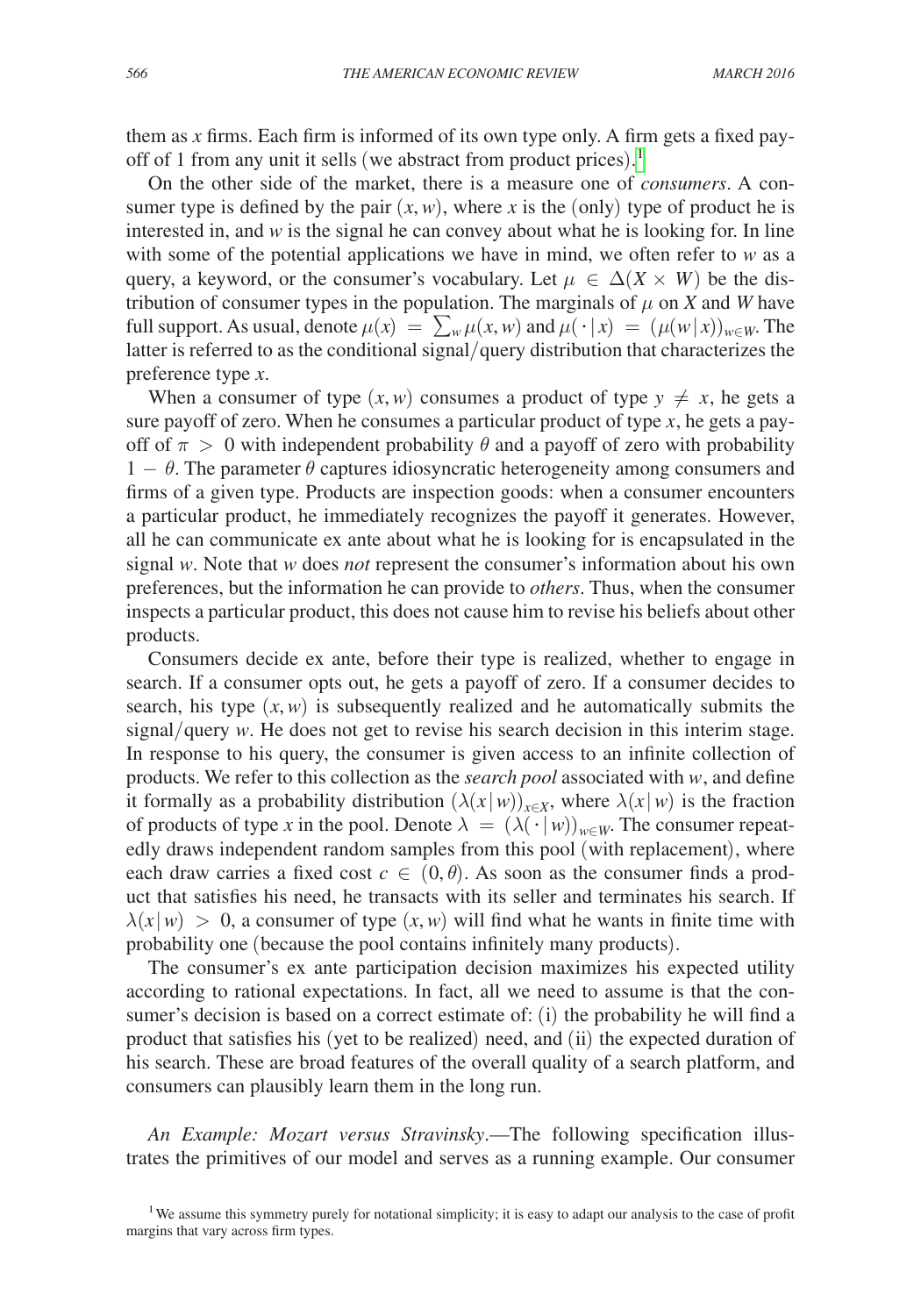population consists of people who had a previous chance encounter with some piece of classical music—while listening to the radio, watching a film or attending a public ceremony—and are now trying to retrieve it (different consumers are looking for different pieces). Suppose that all relevant pieces have been composed by either Mozart or Stravinsky. Accordingly, let  $X = \{moz, str\}$ . The set of signals consists of three keywords, "Mozart," "Stravinsky," and "Classical Music," denoted *MOZ*, *STR*, and *CL* respectively. A consumer type (*moz*, *MOZ* ) ((*str*, *STR*)) is interpreted as someone who recognizes that the piece he once heard was by Mozart (Stravinsky). In contrast, the types (*moz*, *CL*) and (*str*, *CL*) are unable to describe the composer of the piece they are looking for, and all they can say ex ante is that they are looking for some piece of classical music. Each consumer can recognize whether a particular music file he listens to is a rendition of the piece he is looking for. However, the inspection never reveals the piece's composer, and consequently the consumer is never able to revise his query. Assume  $\mu(moz, STR) = \mu(str, MOZ) = 0$ , that is, when a consumer can name the composer, he never makes an error.

*Optimal Search Pools*.—Consider a central planner who aims to allocate firms into search pools in order to maximize total surplus. Since consumers make their participation decisions before their types are realized, we can assume that they either all participate or all opt out. Conditional on participation, social surplus is given by<br>
the following function of the collection of search pools  $\lambda$ :<br>  $U(\lambda) = \sum_{(x,w) | \lambda(x|w) > 0} \mu(x, w) \cdot (1 + \pi) - \sum_{(x,w)} \mu(x, w) \cdot \frac{c}{\theta \cdot \lambda(x|$ the following function of the collection of search pools  $\lambda$ :

$$
U(\lambda) \equiv \sum_{(x,w) \mid \lambda(x|w) > 0} \mu(x,w) \cdot (1+\pi) - \sum_{(x,w)} \mu(x,w) \cdot \frac{c}{\theta \cdot \lambda(x|w)}.
$$

It is clear from this expression that the planner will set  $\lambda(x|w) > 0$  whenever  $\mu(x, w) > 0$ , to prevent a positive mass of consumers from incurring infinite search costs. Thus, conditional on participating, all consumers eventually find what they want, such that firms earn a total payoff of 1, consumers earn a total gross payoff of  $\pi$ , and the expected search cost of a consumer of type  $(x, w)$  is  $c/\theta\lambda(x|w)$ .

Define  $\lambda^* = \arg \max_{\lambda} U(\lambda)$ . This means that  $\lambda^*$  minimizes consumers' expected search duration. First-order conditions imply

Search duration. First-order conditions imply

\n
$$
\frac{\lambda^*(x|w)}{\lambda^*(y|w)} = \sqrt{\frac{\mu(x, w)}{\mu(y, w)}}
$$

whenever 
$$
\mu(x, w)\mu(y, w) > 0
$$
. Since  $\sum_{x \in X} \lambda^*(x|w) = 1$ , we obtain  
\n(2) 
$$
\lambda^*(x|w) = \frac{\sqrt{\mu(x, w)}}{\sum_{y \in X} \sqrt{\mu(y, w)}}.
$$

In the Mozart versus Stravinsky example,  $\lambda^*(str, STR) = \lambda^*(moz, MOZ)$ = 1, because the signals *MOZ* and *STR* are perfectly informative of the consumer's preferences. The fraction of *moz* products in the search pool associated with the query *CL* is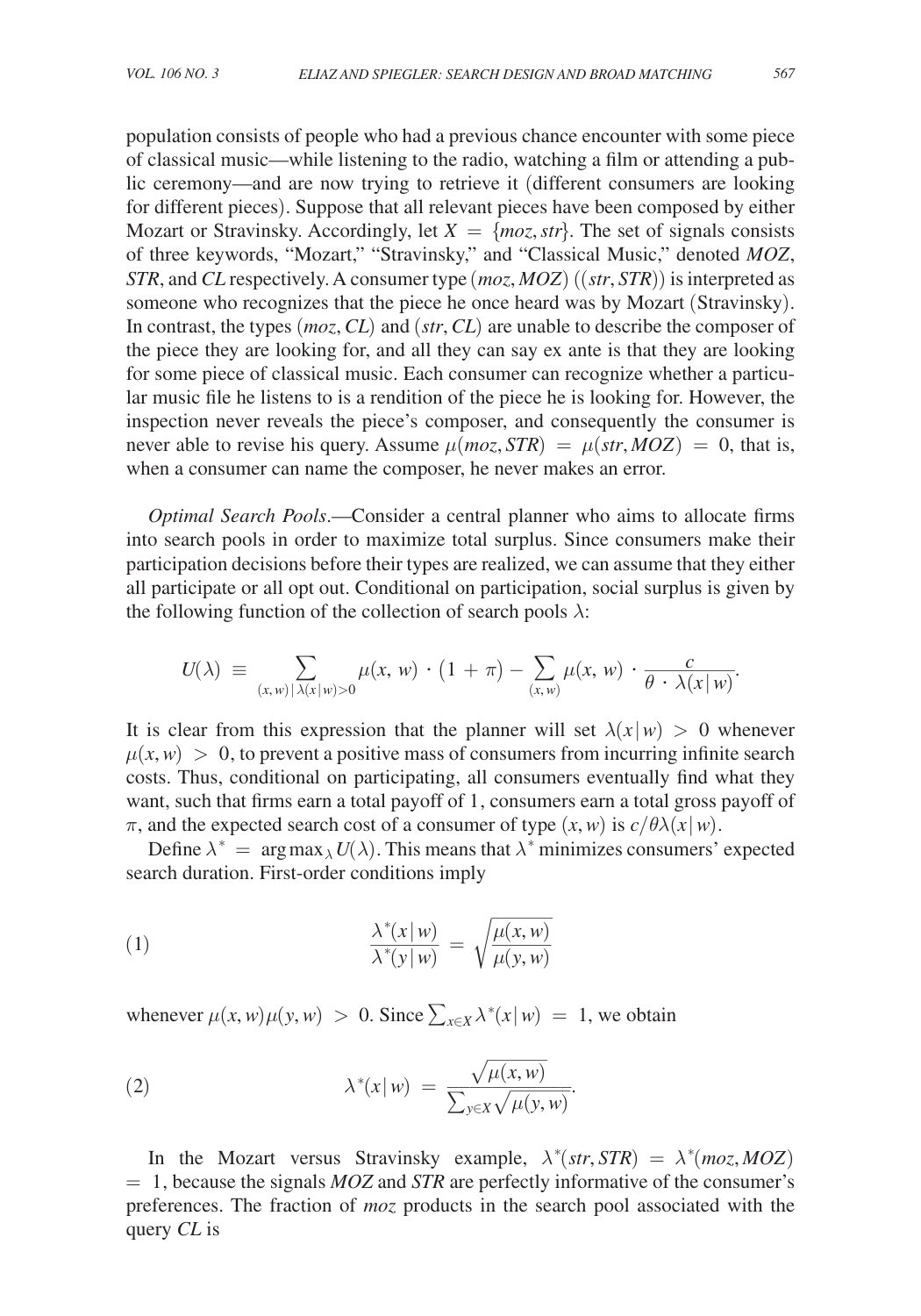(3) *THE AMERICAN ECONOMIC REVIEW*  
\n
$$
\lambda^*(moz, CL) = \frac{\sqrt{\mu(moz, CL)}}{\sqrt{\mu(moz, CL)} + \sqrt{\mu(str, CL)}}.
$$

From now on, we will assume that *c* is sufficiently small, such that  $U(\lambda^*) > 0$ , i.e., it is socially optimal for consumers to participate.

*Discussion*.—Before turning to the analysis, we comment on the way we model consumer search. Since this paper is the first to formulate the search design problem, we were guided by simplicity, and opted for the simplest (and arguably most common) search protocol in the literature: random sequential sampling from an infinitely large pool of items. Important applications of this protocol to consumer-market settings include Wolinsky (1986) and Armstrong, Vickers, and Zhou (2009). Thanks to this simplification, we can afford not to sacrifice generality in modeling the novel friction at the heart of our paper, namely consumers' limited ability to describe their needs. Modifications of the search protocol that assume large finite pools or introduce a small exogenous stopping probability (capturing search fatigue) would lead to very similar, but less elegant characterizations.

The *random-sampling* assumption means that the planner is unable to control the order by which consumers inspect products in their search pool. This is a reasonable assumption for search environments in which inspection is done offline. For instance, when a consumer obtains a list of specialists from a Yellow Pages directory, he can verify whether a specialist is a good match only by physically contacting him. The order in which he will examine the specialists will depend on their availability, which lies beyond the control of the directory's planner. Even in the case of online search—where search results are ordered—the platform's ability to control the order of inspection is imperfect. Athey and Ellison (2011) list a number of reasons why web users may disobey the order in which links appear on their computer screen: advertisers attract their attention away from prominent links; some links are slow or broken; and they may distrust the motives behind the search engine's suggested order. From this point of view, our random-search assumption fits a *worst-case* analysis for the design of search environments. We further discuss ordered search in Section 5.

Taking the random-sampling assumption as given, the social value of having *infinitely many* firms in search pools arises from our twin assumptions that  $\theta < 1$ and that the sampling process is with replacement. If we assumed that  $\theta = 1$ , there would be no need for search pools to include more than one firm of each type. Likewise, if the random sampling procedure were *without* replacement (an admittedly more realistic assumption), one could at least construct examples in which a one-of-a-type pool dominates an infinite pool. However, an infinite pool is socially optimal when sampling is with replacement.

Finally, consider our restriction that consumers make a single, ex ante participation decision. As long as  $\pi$  is sufficiently large, it is easy to extend our analysis to the case in which the consumer can revise his search decision after his type is realized (in particular, he can choose to stop searching at any point); the results are essentially the same (the difference is that efficient search pools may now exclude consumer and firm types). A deeper challenge is that in reality, query-based search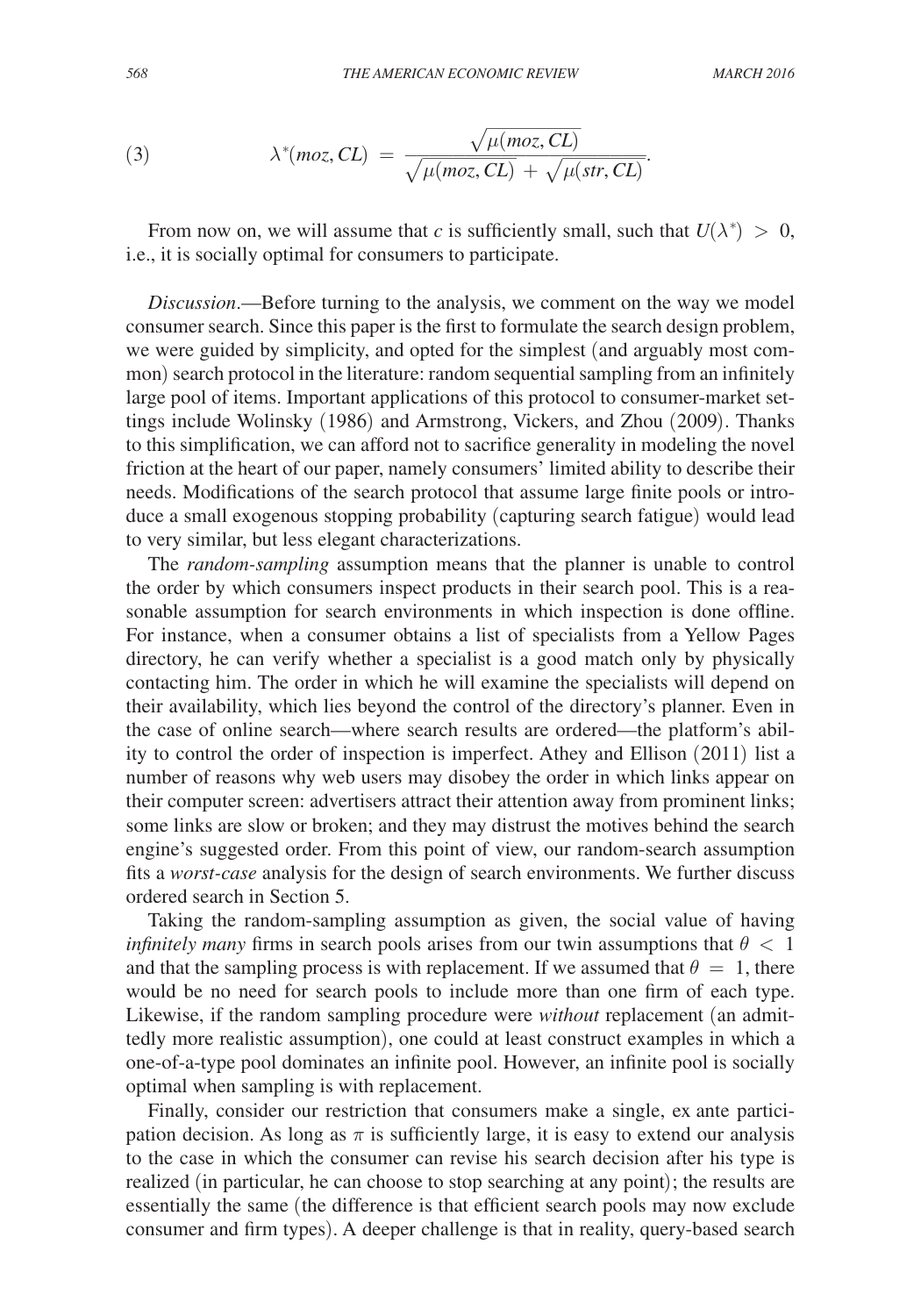typically proceeds via successive alterations of the initial query. The reason is that after encountering several items in the search pool, consumers get a better sense of how they ought to describe their need, and consequently revise their query. Constructing richer models of query-based search that incorporate this idea is an important project for future research, even outside the context of search design.

#### **II. Mechanism Design**

We are interested in situations where only the consumer can verify whether a particular product satisfies his need. Moreover, the only means of verification is personal inspection via sequential search. In these situations, the planner cannot monitor the composition of search pools. In order to design search pools with a particular composition, firms need to be incentivized to enter the appropriate search pools.

A mechanism requires each firm to choose an element from some message space (the firm can also opt out, in which case it earns zero). For every profile of messages, the mechanism allocates firms probabilistically to the search pools associated with each  $w \in W$ , and specifies a (possibly negative) transfer that the firm pays to the planner. In addition, the mechanism specifies a (possibly negative) transfer to consumers conditional on participation. The mechanism induces a simultaneous-move game, in which consumers choose (before their types are realized) whether to participate, and each firm submits its message or opts out. Following this game, consumers' types are realized and they automatically submit their queries (if they chose to participate), and the search pool associated with each query is induced by the mechanism and firms' strategies. The solution concept we use is *symmetric Nash equilibrium*, i.e., all consumers play the same strategy, and all firms of a given type play the same strategy.

In this section, we focus on *direct* mechanisms, i.e., the firms' message space is *X*. We also restrict attention to *anonymous* mechanisms: the outcome for each firm is purely a function of its own report and the overall distribution of firms' reports.

*What Can the Planner Monitor?*—Our definition of direct mechanisms specifies lump-sum transfers that are independent of events that unfold inside each search pool. Taken literally, this fits situations in which the planner can only monitor whether firms *access* search pools. This is the case of a Yellow Pages directory, for example. However, our specification is also consistent with the case in which the planner can monitor *impressions*, i.e., he can condition the firm's transfer on the *number of draws* it receives in each search pool (online search engines fall into this category). To see why, note that in our model firms are risk-neutral, hence all they care about is the total number of transactions minus the total payment induced by any message they submit. Therefore, our reduction to lump-sum transfers is a mere simplification that carries no loss of generality.

Things are different when the planner can monitor *transactions*. This assumption is sensible in environments like real estate intermediation, where transactions are verifiable and subjected to exclusive-dealership arrangements. In our model, it would completely trivialize the planner's problem. By assumption, all firms earn a payoff of 1 conditional on a transaction, regardless of the transacting parties' types.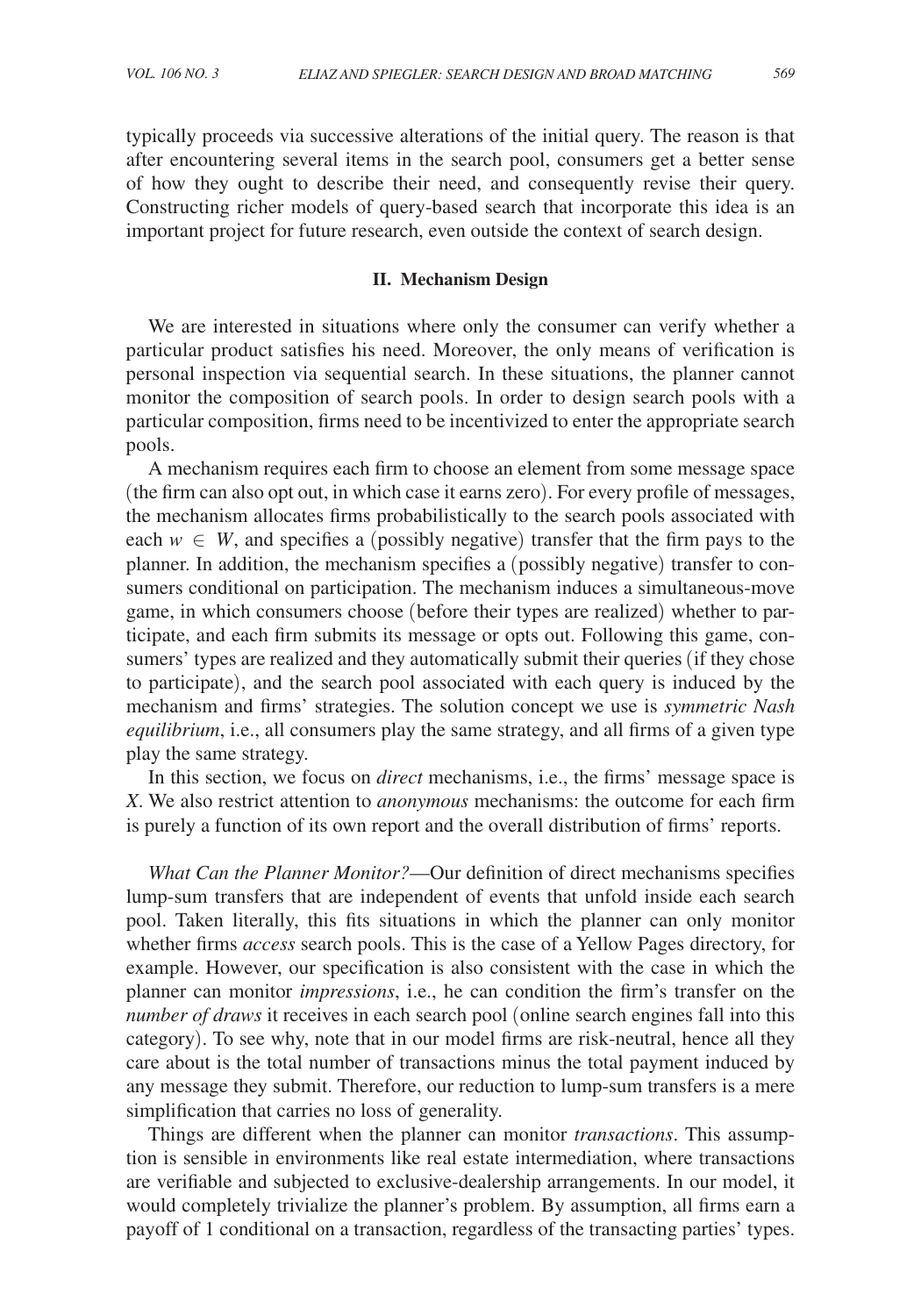Therefore, the planner could simply set a uniform price-per-transaction of 1, and thus implement any outcome he wishes. It follows that the interest in our problem arises only when the planner is unable to monitor transactions.

## A. *Implementing Efficient Search Pools*

In this subsection we assume that the planner's sole objective is to maximize social surplus. He has an unlimited budget and can therefore satisfy the participation constraints of consumers and firms. By the revelation principle, we assume w.l.o.g. that conditional on participating, each firm truthfully reports its type in equilibrium. In addition, we restrict attention to equilibria in which all firms choose to participate with probability one (we show in the Appendix why this restriction is w.l.o.g.). We are now able to reduce any anonymous direct mechanism to the pair  $\langle q, T \rangle$  $= \langle (q(x, w))_{x \in X, w \in W}, (T_x)_{x \in X} \rangle$ , such that an individual firm that reports  $\hat{x}$  enters the  $= \langle (q(x, w))_{x \in X, w \in W}, (T_x)_{x \in X} \rangle$ , such that an individual firm that reports  $\hat{x}$  enters the search pool associated with *w* with probability  $q(\hat{x}, w)$ , and pays the transfer  $T(\hat{x})$  to the planner.<sup>2</sup> Because consumers have no private information at the time they make their decision, we omit their transfer from the description and take it for granted that it ensures their participation.

The planner's problem is to find an anonymous direct mechanism that sustains the optimal collection of search pools  $\lambda^*$  in symmetric Nash equilibrium. By the assumption that all firms participate and report truthfully, the allocation rule *q* must satisfy

(4) 
$$
\lambda^*(x|w) = \frac{q(x,w)}{\sum_{y} q(y,w)}
$$

for every  $(x, w)$  in the support of  $\mu$ . It follows that the planner's problem is to find a pair  $\langle q, T \rangle$  that induces  $\lambda^*$  according to (4), subject to the firms' *incentive compati*-

*bility* (IC) constraint: for every 
$$
x, y \in X
$$
,  
\n(5) 
$$
\sum_{w \in W} q(x, w) \cdot \frac{\mu(x, w)}{q(x, w)} - T_x \ge \sum_{w \in W} q(y, w) \cdot \frac{\mu(x, w)}{q(x, w)} - T_y.
$$

To understand this inequality, recall that when a firm of type *x* submits the report  $\hat{x}$ , it enters the search pool associated with any query *w* with probability  $q(\hat{x}, w)$ . Let us calculate the number of transactions the firm expects in the pool. The total measure of consumers at the pool who are interested in the firm's type of product is  $\mu(x, w)$ . All of these consumers eventually find a desirable product; hence, they are equally shared by the *x* firms in the pool. The total measure of these firms is  $q(x, w)$ , by the assumption that all firms participate and report truthfully. The number of transactions that the firm expects to get in the pool associated with  $w$  is thus  $\mu(x, w) / q(x, w)$ . The firm's total number of transactions is then calculated by summing over all consumer queries. To get the firm's payoff, we subtract the transfer  $T_{\hat{x}}$ 

<span id="page-7-0"></span><sup>2</sup>More generally, each firm is assigned a probability distribution over *subsets* of search pools. However, because firms' payoff is separable across search pools, it is w.l.o.g. to associate with each report a probability distribution over *individual* search pools.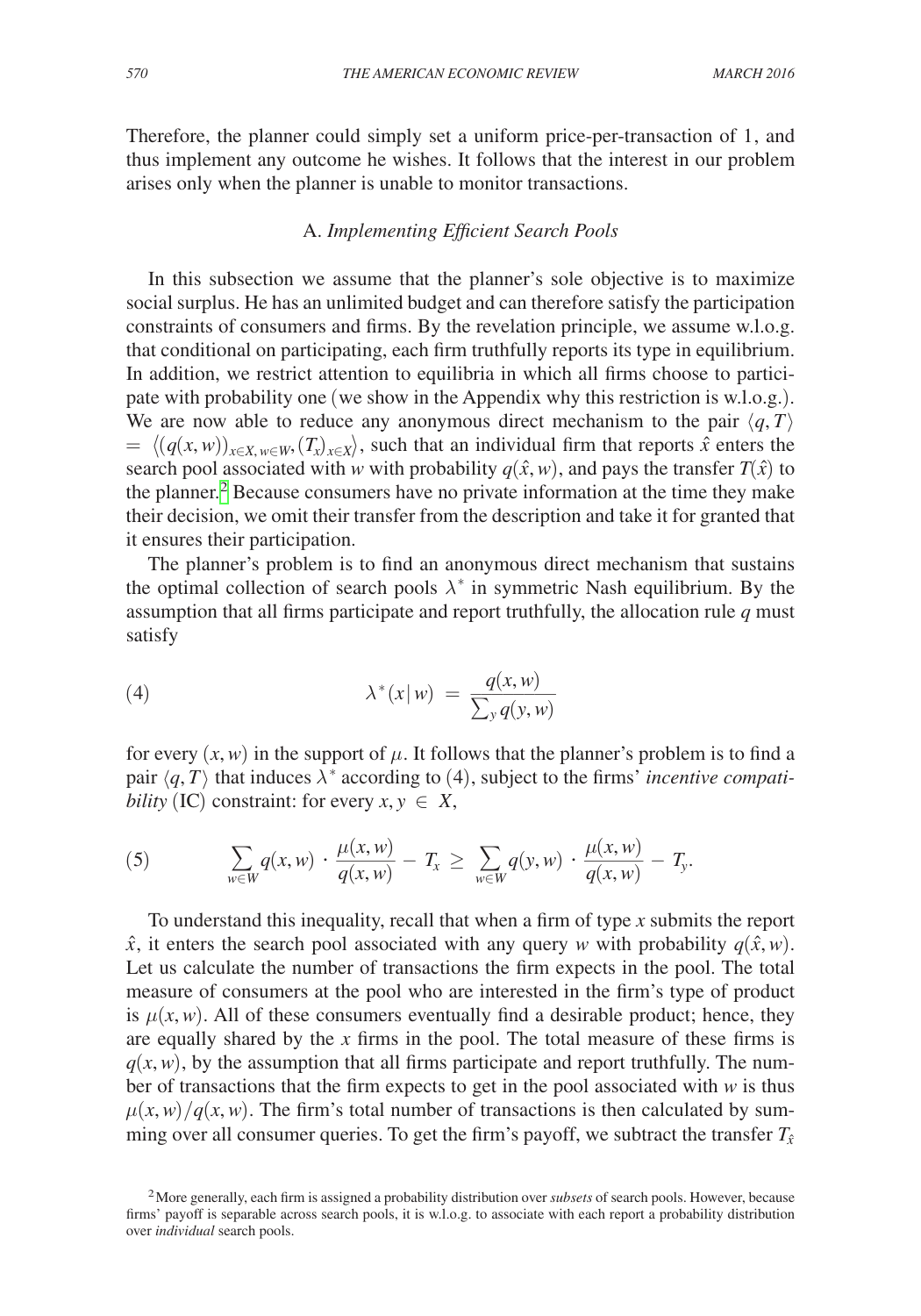induced by the firm's report. Note that the firm's net equilibrium payoff is the lefthand side of (5), which is equal to  $\mu(x) - T_x$ .

Plugging (1) and (4) into (5) and rearranging, we obtain the following lemma.

LEMMA 1: An anonymous direct mechanism defined by  $\langle q, T \rangle$  implements  $\lambda^*$  in a *symmetric Nash equilibrium if and only if*

\n
$$
\text{symmetric Nash equilibrium if and only if}
$$
\n

\n\n
$$
\mu(x) - \sum_{w \in W} \sqrt{\mu(x, w) \mu(y, w)} \geq T_x - T_y
$$
\n

*for every x, y*  $\in$  *X*.

We are now ready for our first main result.

PROPOSITION 1: *There is an anonymous direct mechanism that implements*  $\lambda^*$  *in symmetric Nash equilibrium.*

# PROOF:

We prove a stronger result: the first-best is implementable by *independent* mechanisms for each *w*, as if *W* consisted of *w* alone. This result is stronger because we continue to assume the same equilibrium behavior by firms (participation and truthful revelation) and the same implemented outcome, but there are more constraints to satisfy (separate participation and IC constraints for each signal, compared with single participation and IC constraints in the grand mechanism).

Consider some  $w \in W$  and some pair of product types  $x, y \in X$ . When the relevant set of signals is a singleton,  $\{w\}$ , the constraint that prevents type *x* from pretending to be *y*, denoted  $IC(x, y)$ , is given by the following inequality (derived from  $(6)$ :

(7) 
$$
\mu(x, w) - \sqrt{\mu(x, w) \mu(y, w)} \geq T_x - T_y.
$$

Let  $\phi(x, y)$  denote the left-hand side of (7), and rewrite *IC*(*x*, *y*) as  $\phi(x, y) \geq T_x - T_y$ . For any cycle of products  $(x_1, x_2, \ldots, x_m, x_1)$ ,

$$
\phi(x_1, x_2) + \dots + \phi(x_m, x_1) = \sum_{i=1}^m \Big( \mu(x_i, w) - \sqrt{\mu(x_i, w)\mu(x_{(i+1) \text{mod } m}, w)} \Big)
$$
  

$$
\geq \sum_{i=1}^m \Big( \mu(x_i, w) - \frac{\mu(x_i, w) + \mu(x_{(i+1) \text{mod } m}, w)}{2} \Big)
$$
  
= 0.

Then, by Rochet (1987), there is a collection of transfers  $(T_x)_{x \in X}$  that satisfies *IC*(*x*, *y*) for all *x*, *y* ∈ *X*. ■

To illustrate the argument underlying the proof, let  $X = \{x, y\}$ ,  $W = \{w\}$ . Suppose the function  $q$  is designed to induce an efficient search pool under truthful reports. If type *x* reports truthfully, he gets  $\mu(x)$  transactions. If he misreports, then by Lemma 1, the number of transactions he will get is the geometric average of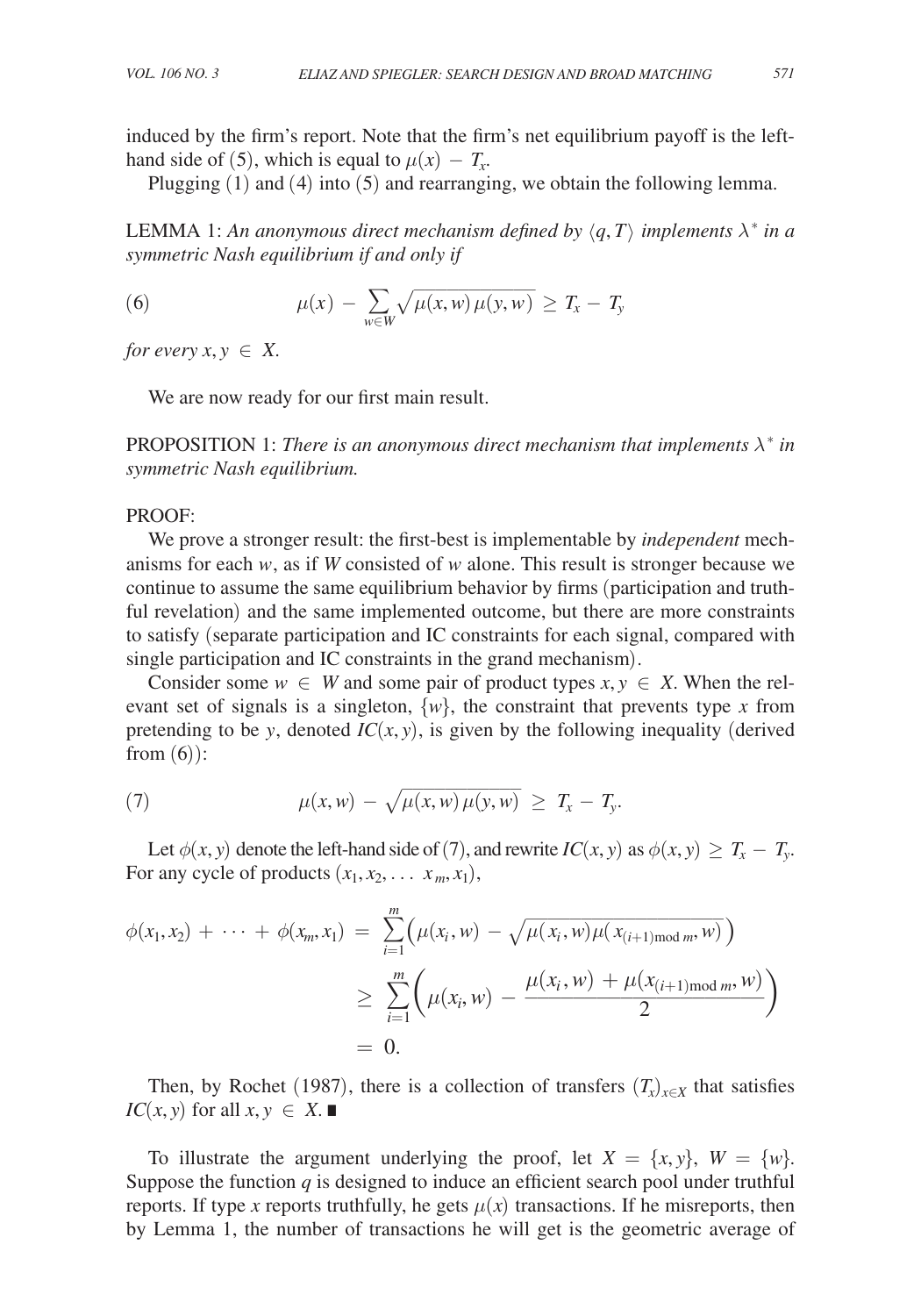$\mu(x)$  and  $\mu(y)$ . The mutual incentive compatibility constraints are then reduced to the requirement that the arithmetic average of  $\mu(x)$  and  $\mu(y)$  is weakly greater than their geometric average, which is always true. In the Appendix, we explicitly derive transfers that implement  $\lambda^*$ , using Vohra's (2011) flow-network technique.

# B. *Full Surplus Extraction and Bhattacharyya Similarity*

In this subsection we assume that the planner does not settle for maximizing social surplus, but also wants to fully extract it. If the planner were a monopolistic, profit-maximizing search platform, that would be its ideal outcome. Accordingly, we refer to the planner's goal in this subsection as the perfect monopolist's objective*.* We focus on the firms' behavior and take it for granted that the planner sets consumers' transfer such that their participation constraint holds bindingly.

Before characterizing the implementability of this more stringent objective, we need to introduce a new concept. When a firm contemplates misreporting its type, it realizes that it may be allocated to search pools associated with different queries. However, since consumers' queries are noisy signals of their needs, the firm may still get a fair number of transactions despite its misallocation. Thus, the firm's potential gain from misreporting depends on the distinctiveness of the signal distributions that characterize consumer preference groups. It is therefore useful to measure the similarity between the conditional query distributions  $\mu(\cdot | x)$  and  $\mu(\cdot | y)$ , for any given *x* and *y*. Of course, there are multiple ways to measure similarity between probability distributions. However, one particular measure turns out to be relevant

for our exercise. For any pair of products 
$$
x, y \in X
$$
, define  

$$
S(x, y) \equiv \left(\sum_{w \in W} \sqrt{\mu(w|x)\mu(w|y)}\right)^2.
$$

 $S(x, y) \equiv \left(\sum_{w \in W} \sqrt{\mu(w|x) \mu(w|y)}\right)^2$ .<br>In the statistics literature,  $\sqrt{S(x, y)}$  is known as the Bhattacharyya coefficient (following Bhattacharyya 1943) that characterizes the distributions  $\mu(\cdot|x)$  and  $\mu(\cdot|y)$ <sup>3</sup>. From a geometric point of view, this is an appropriate similarity measure, because  $\sqrt{S(x, y)}$  is the direction cosine between two unit vectors  $(\sqrt{\mu(w|x)})_{w \in W}$ Bhattacharyya 1943) that characterizes the distributions  $\mu(\cdot|x)$ <br>rom a geometric point of view, this is an appropriate similarity mea<br> $\overline{S(x, y)}$  is the direction cosine between two unit vectors  $(\sqrt{\mu(w|x)})$ and  $(\sqrt{\mu(w|y)})_{w \in W}$ . The value of *S*(*x*, *y*) increases as the angle between these two <sup>3</sup> From<br> $\frac{\sqrt{S(x, \cdot)}}{\mu(w|y)}$ <br>shrinks vectors shrinks;  $S(x, y) = 1$  (0) if the two vectors are identical (orthogonal). More importantly, the following observation establishes that  $S(x, y)$  is an appropriate similarity measure given our interpretation of  $\mu(\cdot|x)$  and  $\mu(\cdot|y)$  as conditional signal functions.

**Remark 1:** Regard the stochastic matrix  $(\mu(\cdot|x))_{x\in X}$  as an information system in Blackwell's sense. When  $(\mu(\cdot|x))_{x\in X}$  is subjected to Blackwell garbling,  $S(x, y)$ weakly increases for all *x*, *y*.

Thus, Bhattacharyya coefficients decrease with the Blackwell-informativeness of consumers' queries. This is consistent with the intuition that the distance between

<span id="page-9-0"></span><sup>&</sup>lt;sup>3</sup>See Basu, Shioya, and Park (2011) and Theodoridis and Koutroumbas (2009). A related concept is the *Hellinger distance* between distributions, given by  $H^2(x, y) = 1 - \sqrt{S(x, y)}$ .  $\frac{\text{roundb}}{S(x, y)}$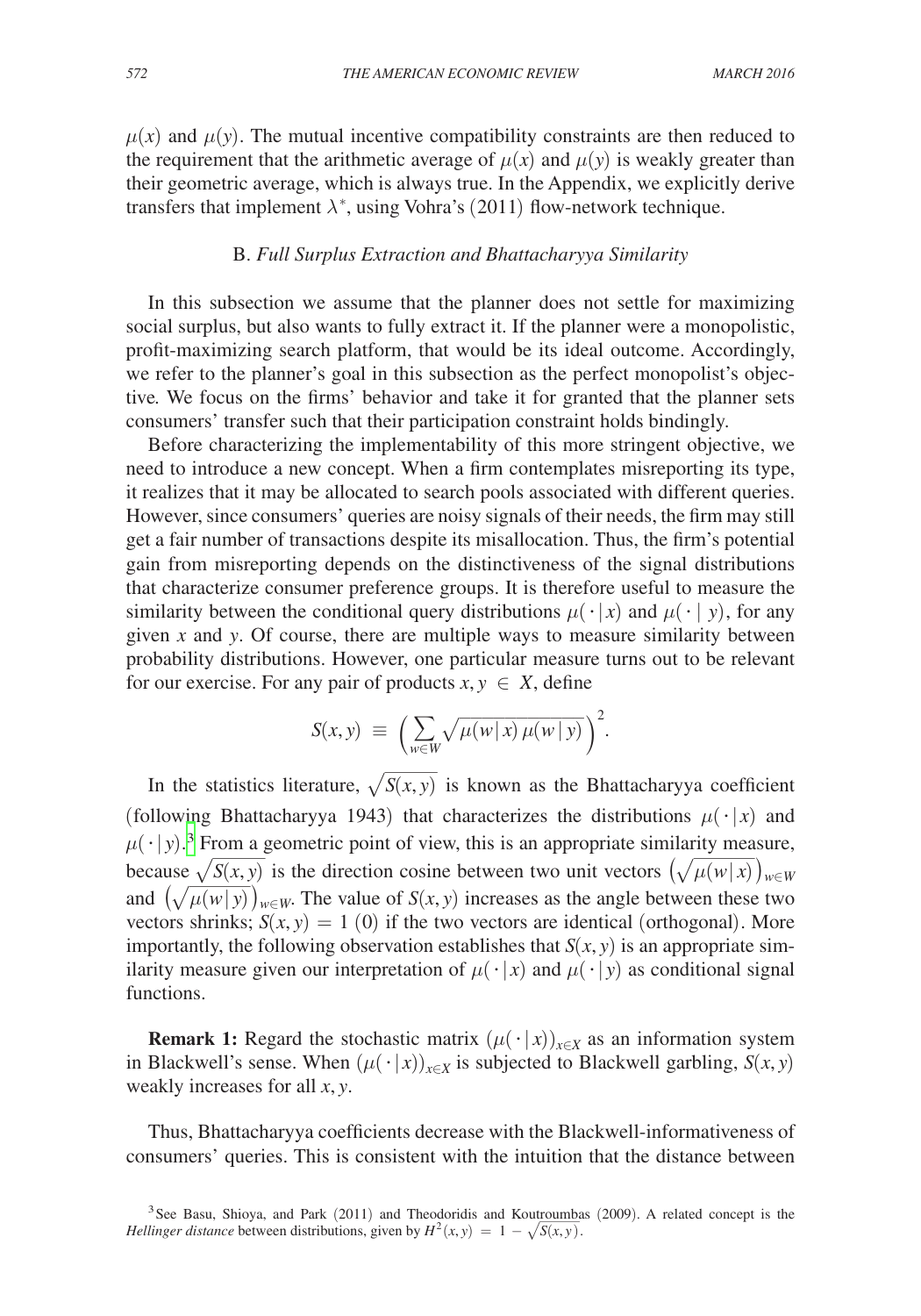conditional query distributions captures consumers' ability to describe their needs. In our Mozart versus Stravinsky example,  $S(moz, str) = \mu (CL | moz) \mu (CL | str)$ .

Our next result establishes a necessary and sufficient condition for the implementability of the perfect monopolist's objective.

Proposition 2: *There exists an anonymous direct mechanism that implements the perfect monopolist's objective if and only if*

(8) 
$$
\frac{\mu(x)}{\mu(y)}S(x, y) \leq 1
$$

*for every*  $x, y \in X$ .

## PROOF:

As pointed out in the discussion below (5), the net payoff of a firm of type *x* when all firms report truthfully is  $\mu(x) - T_x$ . Consider any  $x, y \in X$ . Full surplus extraction means that  $\mu(x) - T_x = \mu(y) - T_y = 0$ . Thus,  $IC(x, y)$ , as given by (6), is reduced to  $\mu(y) \ge \sqrt{\mu(x) \mu(y) S(x, y)}$  $\mu(x) = T_x = \mu(y) - T_y = 0$ . Thus,  $IC(x, y)$ ,  $\mu(x) \mu(y) S(x, y)$ , which is equivalent to (8).<br>obstruct the perfect monopolist's objective

Thus, the forces that obstruct the perfect monopolist's objective are large popularity gaps between products and uninformative signals. Consider two consumer preference types, *x* and *y*. If *x* is significantly more common than *y* in the consumer population, and the conditional signal distributions that characterize *x* and *y* are relatively similar, then  $IC(x, y)$  will fail to hold. In the Mozart versus Stravinsky example, *IC*(*moz*, *str*) is violated when  $\mu (moz)/\mu (str)$  is far from one and  $\mu (CL)$ is large. At the other extreme, the perfect monopolist's objective is implementable when the marginal of  $\mu$  over *X* is uniform (because  $S(x, y) \leq 1$  for every *x*, *y*), or when consumers' signals are fully informative (because in this case,  $S(x, y) = 0$ for all  $x \neq y$ ).

To get an intuition for condition (8), let  $X = \{x, y\}$  and  $\mu(x) > \mu(y)$ , and let firms play an equilibrium that sustains the first-best. Now suppose that a firm of type *x* deviates by pretending to be *y*. On one hand, the firm's transfer to the planner drops from  $\mu(x)$  to  $\mu(y)$ . On the other hand, the firm's probability of entering the search pool associated with any *w* drops less in relative terms, because by (1) and (4), the ratio  $q(y, w)/q(x, w)$  is equal to the *square root* of the ratio  $\mu(y, w)/\mu(x, w)$ . Thus, there is a sense in which, relative to the transfer rule, the allocation rule is biased in favor of the minority preference group, and this boosts the  $x$  firm's incentive to deviate. If consumers' signals are sufficiently noisy, there will be many consumers who want *x* in the search pools to which the firm is misallocated, and  $IC(x, y)$  will be violated.

We saw that when the planner only cares about efficiency, signal-by-signal implementation of his objective is possible. In contrast, for generic  $\mu$ , signal-by-signal implementation of the perfect monopolist's objective is impossible. The reason is that in a single-query environment,  $S(x, y) = 1$  for all x, y. Hence, inequality (8) is violated by product types *x*, *y* for which  $\mu(x) > \mu(y)$ .

*Prices per Impression*.—The price-per-impression that a firm pays is the total transfer the firm pays to the planner, divided by the total number of times it is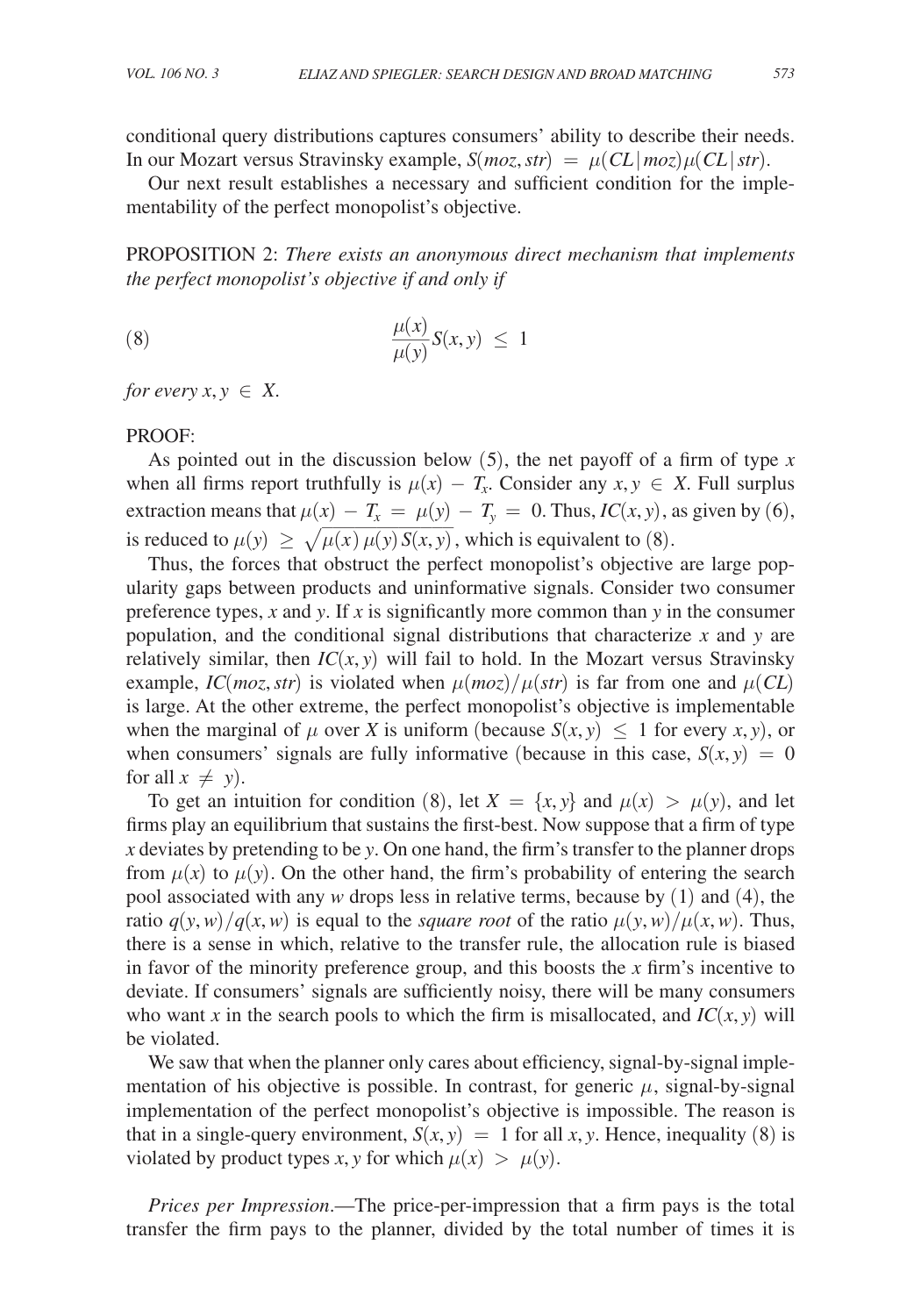drawn by consumers in search pools. In any equilibrium that implements the perfect monopolist's objective, the price-per-impression of a firm is equal to its average conversion rate, i.e., the ratio of the total number of transactions the firm makes to the total number of draws it gets. The next result characterizes this quantity.

Proposition 3: *A direct anonymous mechanism that implements the perfect monopolist's objective induces the following price-per-impression for every product*<br>
type x:<br>
(9)  $p^*(x) = \frac{\theta \sqrt{\mu(x)}}{\sum_y \sqrt{\mu(y) S(x, y)}}.$ <br>
Bhattacharyya coefficients play an important role in this price function:  $p^*(x)$ *type x:*

$$
type x:
$$
\n
$$
p^*(x) = \frac{\theta \sqrt{\mu(x)}}{\sum_{y} \sqrt{\mu(y) S(x, y)}}.
$$

Bhattacharyya coefficients play an important role in this price function:  $p^*(x)$ increases as the conditional query distribution that characterizes consumers who look for *x* becomes more distinctive. The price-per-impression of all *x* is weakly increasing in the Blackwell informativeness of consumers' queries.

To illustrate the comparative statics, suppose that  $X = W$  and that the marginal of  $\mu$  over *X* is uniform. Consider two extreme cases. First, let  $\mu(x|x) = 1$  for all *x*, i.e., consumers can perfectly describe their needs. Then,  $p^*(x) = \theta$  for every *x*. Second, suppose  $\mu$  is uniform over  $X \times X$ . In this case, consumers' signals are entirely uninformative, and we have  $p^*(x) = \theta/|X|$  for every *x*.

Finally, in the Mozart versus Stravinsky example,

Finally, in the Mozart versus Stravinsky example,  
\n
$$
p^*(str) = \frac{\theta}{1 + \sqrt{\mu(moz, CL)/\mu(str, CL)}}
$$
\n
$$
p^*(moz) = \frac{\theta}{1 + \sqrt{\mu(str, CL)/\mu(moz, CL)}}.
$$
\nNote that  $p^*(moz)$  ( $p^*(str)$ ) is an increasing (decreasing) function of the fraction of

*moz* fans among consumers who submit the query *CL*.

# C. *Uniform-Price Mechanisms*

Suppose that the planner is not interested in extracting surplus. Instead, he wishes to implement  $\lambda^*$  using a mechanism in which transfers are independent of the firms' reports, i.e.,  $T_x = T_y$  for all  $x, y \in X^*$ . In particular, the mechanism may be required to involve *no transfers at all*. We refer to anonymous direct mechanisms that satisfy this additional requirement as uniform-price mechanisms.

PROPOSITION 4: *There exists a uniform-price mechanism that implements*  $\lambda^*$  *in symmetric Nash equilibrium, if and only if* (8) *holds for every*  $x, y \in X$ .

#### PROOF:

Let  $x, y \in X$ . Impose the uniform-price requirement  $T_x = T_y$ . Then,  $IC(y, x)$ , as given by (6), is reduced to  $\mu(y) \ge \sqrt{2}$ e requirement  $T_x = T_y$ . Then,  $IC(y, x)$ ,  $\mu(x)\mu(y)S(x, y)$ , which is equivalent to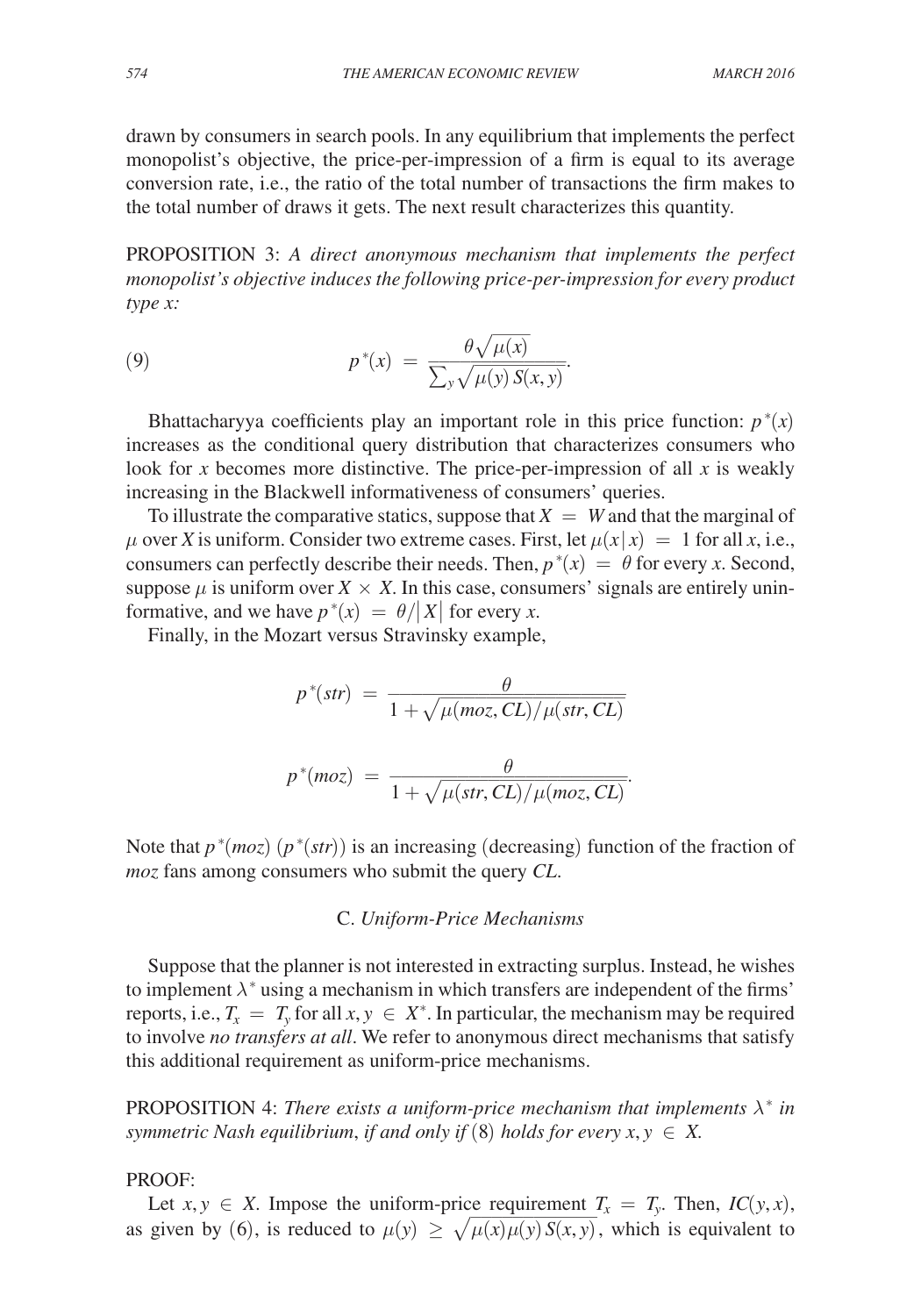(8). (Note that the result follows from examining  $IC(y, x)$ , whereas in the proof of Proposition (2) it followed from examining  $IC(x, y)$ .)

Thus, the condition for implementability of efficient search pools by a uniform-price mechanism is the same as the condition for implementability of the perfect monopolist's objective. To appreciate this coincidence, consider an abstract single-agent mechanism-design setting with two agent types, 1 and 2, and two possible outcomes,  $O_1$  and  $O_2$ . Suppose that the planner's objective is to assign the outcome  $O_k$  to type k. The gross payoff of type *i* from outcome  $O_j$  is denoted  $d_{ij}$ . Let  $t_k$ denote the transfer the agent pays when he reports his type to be *k*. The IC constraints that ensure truthful reporting are  $d_{11} - t_1 \ge d_{12} - t_2$  and  $d_{22} - t_2 \ge d_{21} - t_1$ . Full surplus extraction implies  $t_k = d_{kk}$ , and the IC constraints are reduced to  $d_{22} \geq d_{12}$ and  $d_{11} \geq d_{21}$ . Alternatively, uniform prices mean  $t_1 = t_2$ , and the IC constraints are reduced to  $d_{11} \geq d_{12}$  and  $d_{22} \geq d_{21}$ . Obviously, these systems of inequalities need not coincide. And indeed, in general settings, the conditions for implementing an outcome with full surplus extraction and with a uniform-price mechanism are different. However, if  $d_{12}$  and  $d_{21}$  happen to be the same, the two systems do coincide. This is precisely what happens in our setting: we saw that under  $\lambda^*$ , the number of transactions that a firm of any type *x* expects when it pretends to be any other type *y* is  $\sum_{w \in W} \sqrt{\mu(x, w) \mu(y, w)}$ .  $\frac{1}{2}$  that a firm of any that a firm of any the  $\mu(x, w)$   $\mu(y, w)$ .

#### **III. Competitive Bidding and Broad Matching**

Is there a plausible *indirect* mechanism that implements the perfect monopolist's objective when condition (8) holds for every  $x, y \in X$ ? We are particularly interested in mechanisms based on *competitive bidding*, because they are natural benchmarks for object-allocation mechanisms and commonly used by online search engines. Moreover, they shed light on a key question: can competitive forces generate efficient search environments?

We propose a mechanism referred to as a broad-match auction*.* Each firm simultaneously chooses exactly *one* signal in *W* to bid for. Bids are per impression, according to a rule we explain below. We introduce a *broad-match function b*:  $W \times W \rightarrow [0, 1]$  that assigns to each signal  $v \in W$  a measure  $b(w|v)$  of  $(w, v)$ tickets for every  $w \in W$ . Each of these  $(w, v)$  tickets is uniformly assigned to the firms that submitted the highest bid for *v*. When a consumer submits the query *w*, he gets access to a search pool consisting of a measure  $\sum_{v \in W} b(w | v)$  of  $(w, \cdot)$  tickets, originating from all signals *v* via the broad-match function. The consumer then sequentially samples random *tickets* from this pool. Each time a consumer draws a  $(w, v)$  ticket, he incurs a search cost  $c$  and inspects the firm holding the ticket, and the firm pays to the planner the (winning) bid-per-impression it submitted for *v*. As to the consumer's transfer, assume it makes him indifferent to participation under the efficient allocation of firms to search pools.

From consumers' point of view, the broad-match function plays the role of vocabulary expansion. When a consumer submits the query *w*, he receives a search pool consisting of tickets that originate from various signals *v*. Therefore, the broad-match function mimics an environment in which the consumer has a richer vocabulary. Real-life intermediaries regularly fulfill this role, in order to generate matches that otherwise would not occur due to the different language that parties on the two sides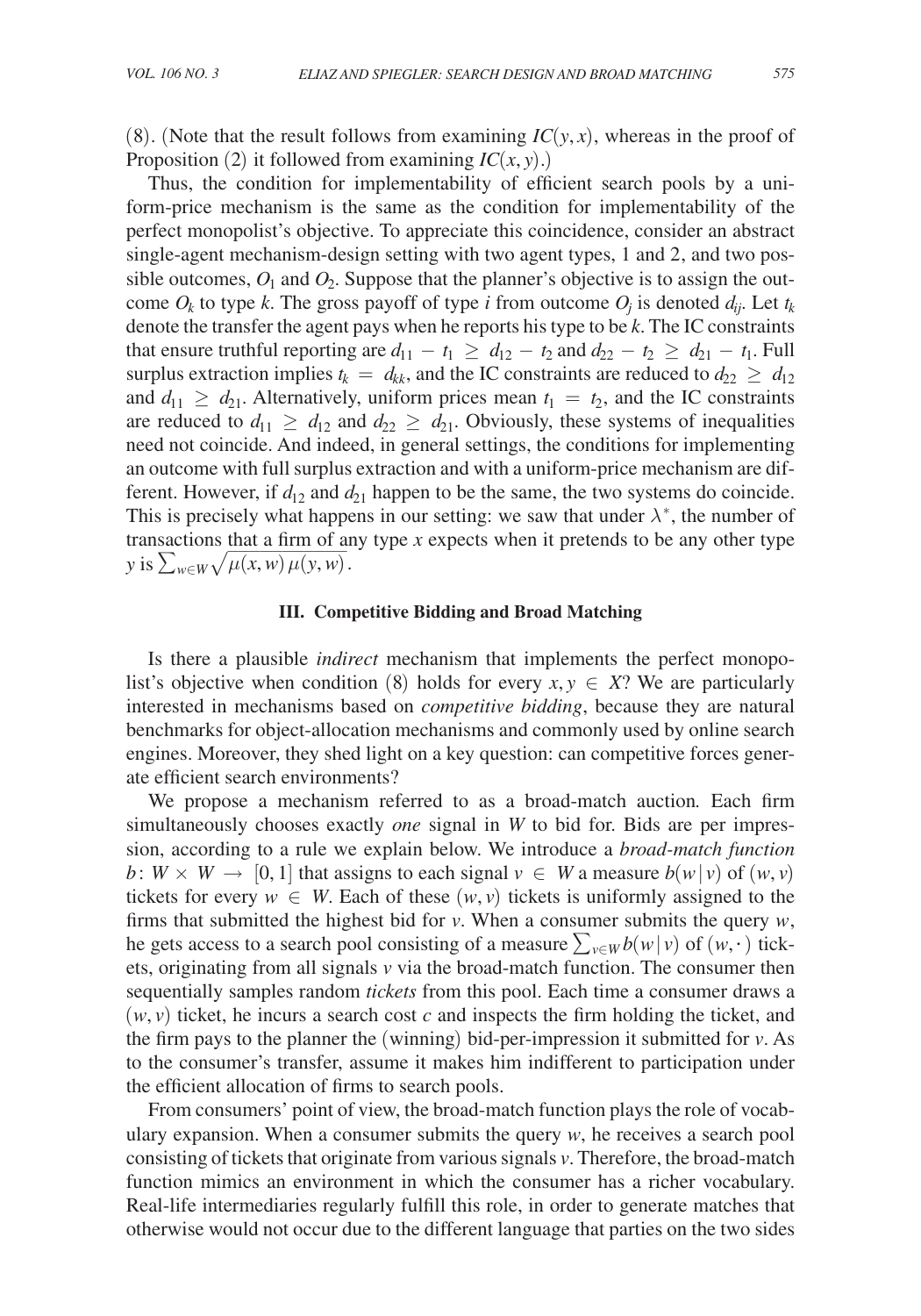of the market use to describe themselves or what they are looking for. Our innovation will be to show that when this role is *explicitly integrated into the design of the search platform*, it can augment a conventional competitive-bidding mechanism and go beyond its limitations.

The search process under the broad-match auction is slightly different from the description in Section 2, because here consumers repeatedly sample *tickets* rather than suppliers. The *conversion rate* that a  $(w, v)$  ticket generates for the individual firm that holds it is the probability that a consumer who draws the ticket will transact with that firm. The average conversion rate that the signal *v* generates for an individual firm that submitted the highest bid for  $\nu$  is the probability that a consumer who draws *any* of the  $(\cdot, v)$  tickets the firm holds will transact with it.

The broad-match auction admits the possibility that all tickets in a search pool will be held by a single firm. This possibility will not be realized in the equilibria we will analyze, but it can occur off the equilibrium path—e.g., when a single firm outbids all others for some signal. The firm's payoff in this case is ill-defined because it receives infinitely many draws. All we need to assume in this case is that if the conversion rate that the signal generates for that firm is above (below) the firm's bid, the firm's payoff is arbitrarily high (low).

As a benchmark for our analysis, let us consider two extreme specifications of *b*.

*Exact Matching*.—Suppose that  $b(w|w) = 1$  and  $b(w|v) = 0$  for all  $w \neq v$ . In this case, we have an exact-match auction: consumers who submit the query *w* are brought into contact only with firms that submitted a winning bid for *w*. This reduces our mechanism to a signal-by-signal first-price auction. If consumers' signals were perfectly informative, it could implement the perfect monopolist's objective in symmetric pure-strategy Nash equilibrium. The difficulty with exact matching arises when signals are noisy, such that optimal search pools are required to be diverse. Consider the Mozart versus Stravinsky example. If we restrict attention to symmetric pure-strategy profiles, exact matching only allows  $\lambda(\cdot|CL)$  to take the values  $0, \frac{1}{2}$ , 1, and therefore it is mechanically unable to generate  $\lambda^* (\cdot | CL)$  for generic  $\mu$ .

However, the difficulty with exact matching extends to mixed-strategy equilibria. Let *m*(*x*) denote the measure of *x* firms in the *CL* search pool that is induced by some *m* exact matching extends<br>of *x* firms in the *CL* search<br>ed) Nash equilibrium. Th<br> $\frac{n(moz)}{m(str)} = \frac{\lambda(moz \mid CL)}{\lambda(str \mid CL)}$ <br>with  $\lambda^*$ , it must be the

symmetric (and possibly mixed) Nash equilibrium. Then,  
\n(10)  
\n
$$
\frac{m(moz)}{m(str)} = \frac{\lambda(moz \mid CL)}{\lambda(str \mid CL)}.
$$

In order for  $\lambda$  to coincide with  $\lambda^*$ , it must be the case that  $m(moz) > 0$  and  $m(str) > 0$ , i.e., both *moz* and *str* firms must submit the winning bid for *CL*. In order for the firms' surplus to be fully extracted, the winning bid must be equal to the conversion rate they expect at *CL*. Therefore, they must expect the same number of transactions in the pool. This number for an individual *x* firm is  $\mu(x, CL)/m(x)$ , because all consumers of type (*x*, *CL*) search and eventually find a product they like, and all  $x$  firms in the pool equally share this clientele. Plugging  $(10)$ , we obtain because all consumers of type  $(x, CL)$  search and eventual<br>and all x firms in the pool equally share this clientele. Plu<br>and all x firms in the pool equally share this clientele. Plu<br> $\frac{\lambda(moz | CL)}{\lambda(str | CL)} = \frac{\mu(moz, CL)}{\mu(str, CL)}$ 

$$
\frac{\lambda(moz \mid CL)}{\lambda(str \mid CL)} = \frac{\mu(moz, CL)}{\mu(str, CL)}
$$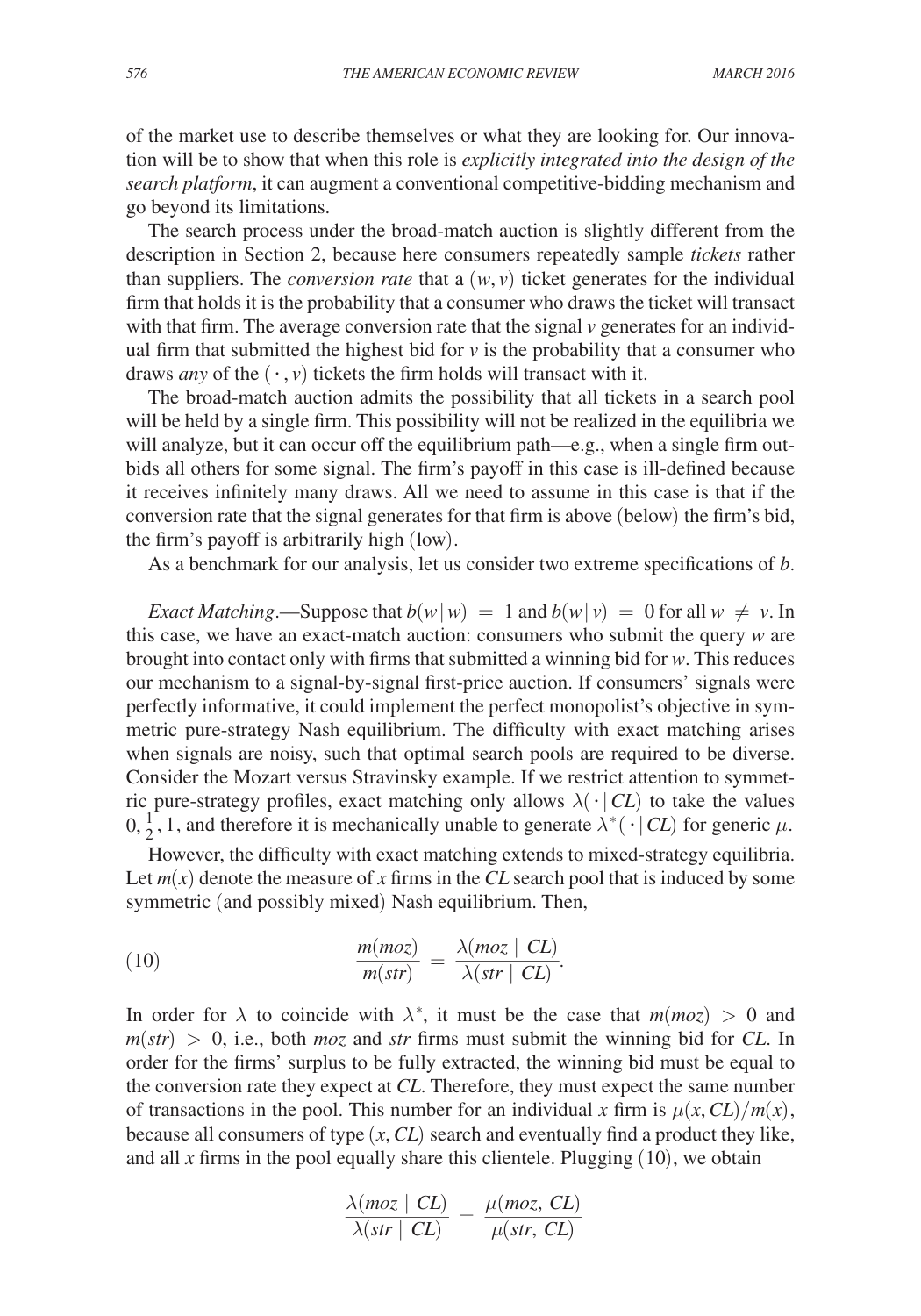which contradicts the efficiency condition  $(3)$ .

*Fully Broad Matching*.—Suppose that  $b(w|v) = 1$  for all *w*, *v*. This reduces our mechanism to exact matching, defined for a fictitious environment that consists of one signal  $w^*$ , such that the fraction of  $(x, w^*)$  consumers is  $\mu(x)$ . Therefore, fully broad matching is weakly dominated by exact matching. In particular, there are distributions  $\mu$  for which the former fails to implement the perfect monopolist's objective while the latter succeeds. The reason is that fully broad matching effectively eliminates all the information contained in consumers' signals.

We now construct a broad-match function  $b^*$  that lies somewhere between the two extremes of exact and fully broad matching. It will be convenient to present *X* as a *subset* of *W*. This is more than a notational convenience: as in the Mozart versus Stravinsky example, it is natural to assume that the name of a product type is itself<br>
a possible query. For every  $w, v \in W$ ,<br>  $b^*(w|v) = \begin{cases} \sqrt{\mu(v,w)} & \text{if } v \in X \\ 0 & \text{if } v \in X \end{cases}$ a possible query. For every  $w, v \in W$ ,

a possible query. For every 
$$
w, v \in W
$$
,  

$$
b^*(w|v) = \begin{cases} \sqrt{\mu(v,w)} & \text{if } v \in X \\ 0 & \text{if } v \notin X \end{cases}.
$$

This broad-match function has a natural interpretation. The signals in *W* − *X* are dummy keywords with no value for bidders, because they grant no tickets to any search pool. The signals in *X* are working keywords worth bidding for. The strength of the broad match from  $v = x$  to *w* increases with the fraction of  $(x, w)$  types among consumers.

Unlike the analysis in Section 3, here we are interested in characterizing the *entire* class of symmetric pure-strategy Nash equilibria in the game that is induced by the mechanism. Note that there are trivial equilibria in which consumers choose not to participate. The following result neglects these equilibria.

**PROPOSITION 5:** Suppose condition (8) holds for every  $x, y \in X$ . Then, the game *induced by the broad-match auction defined by b*<sup>∗</sup>  *has a Nash equilibrium*, *in which all firms of type x bid p*<sup>∗</sup> (*x*) *for the signal x*, *where p*<sup>∗</sup>  *is given by* (9)*. Moreover*, *for generic* μ, *this is the unique symmetric pure-strategy equilibrium in which all consumers participate. In this equilibrium*, *firms surrender their entire surplus to the planner, and the induced collection of search pools is*  $\lambda^*$ .

Thus,  $b^*$  addresses the incentive problem due to broad matching, to the extent possible given Proposition 2. On one hand, allocation of keywords to firms is based on competitive bidding. In equilibrium, *x* firms' bid-per-impression for the working keyword *x* is equal to their average conversion rate, such that their surplus is fully extracted. On the other hand,  $b^*$  ensures that the consumers' search pools are efficiently diversified, given firms' equilibrium behavior. For this, it is crucial that  $b(w|x)$  is proportional to  $\sqrt{\mu(x, w)}$ . The relation between the broad-match auction meir ave<br>
r hand,<br>  $\frac{\text{firms'}}{\mu(x, w)}$ and the direct mechanism is quite transparent: when a firm bids for  $x$ , it effectively reports that this is its type, and the broad-match function executes the role of the function  $q$  in the direct mechanism. As usual, however, the indirect mechanism generates more potential deviations, and therefore verifying equilibrium—let alone its essential uniqueness—is more intricate.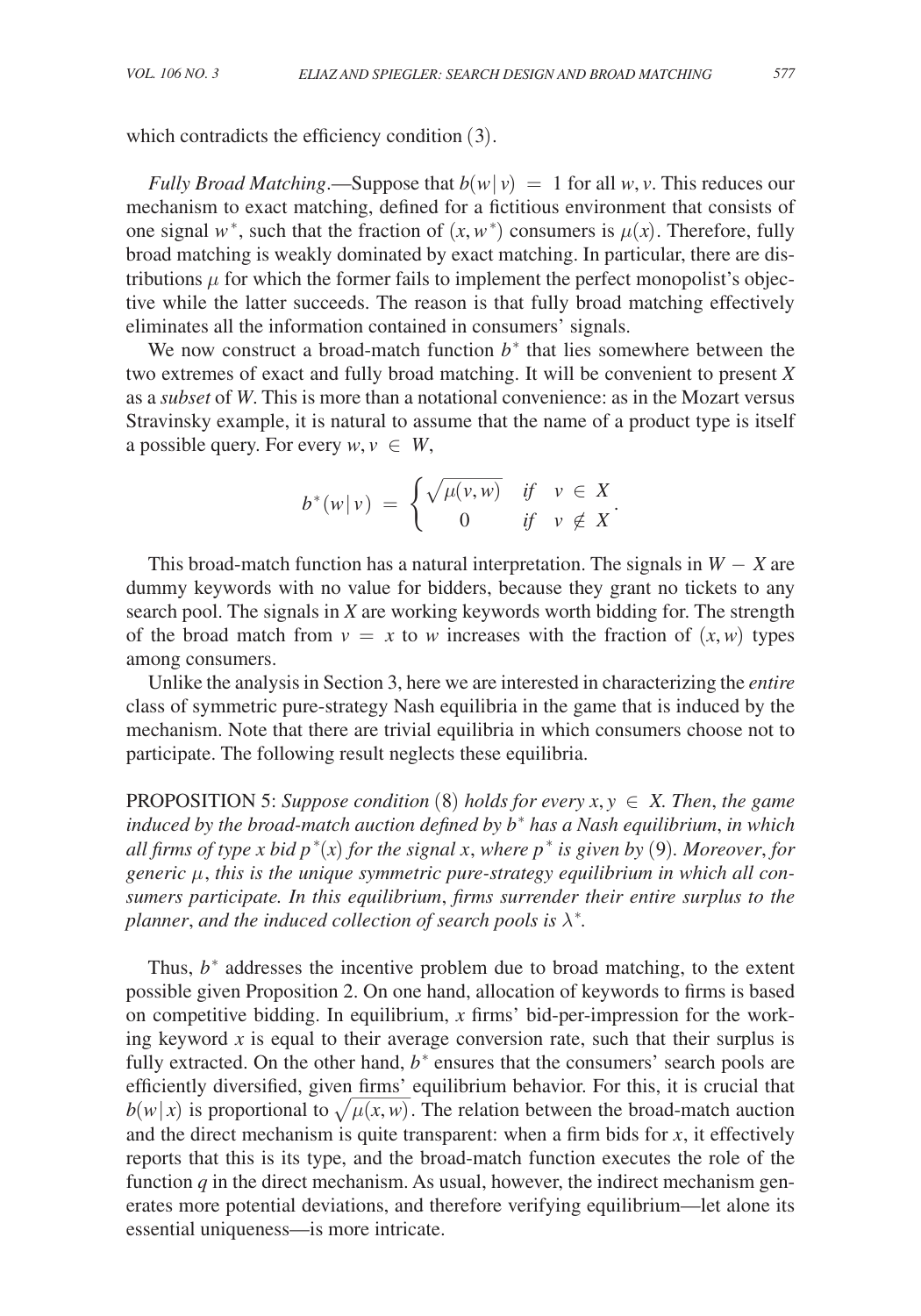A rather restrictive feature of the broad-match auction is that firms are not allowed to bid for more than one keyword. When we relax this restriction and allow firms to bid for as many keywords as they wish, a weaker version of Proposition 5 holds: under the same conditions, the modified mechanism admits a symmetric pure-strategy Nash equilibrium that implements the perfect monopolist's objective. However, there is potentially a continuum of other equilibria, in which some firms earn positive profits.

*Comment: Broad Matching in Sponsored Ad Auctions*.—Although our model borrows the term broad matching from online search, it does not mean quite the same thing, and we believe that the differences are instructive. Historically, broad matching was introduced in pursuit of two goals: $(4)$  $(4)$  $(4)$  simplifying advertisers' bidding task, because under exact matching they need to bid for many keywords (involving typos and semantically related terms); (ii) thickening markets in order to raise auction revenues. Both goals are supply-side oriented; broad matching was not designed with the vocabulary-expansion role in mind. In practice, vocabulary expansion relies on explicit attempts by the organic search engine (which coexists with sponsored search) to help users refine and correct their queries. In our model, goals (i) and (ii) are irrelevant: if the mechanism allowed firms to bid for multiple keywords, it would be costless for them to do so; and since there are infinitely many firms of each type, markets are already thick under exact matching. Finally, in our model the design of consumers' search environment is entirely decentralized, hence no organic search engines can help consumers refine their queries. Thus, broad matching in our model is exclusively a vocabulary-expansion instrument.

As to the way broad matching interacts with the auction design, our tickets mechanism differs from real life practice in two important qualitative dimensions. First, broad matching is *optional* in practice: bidders can choose to stick with exact matching. Second, in our model the winners in the auction for *v* are broad-matched with other queries *w*, whereas in practice, broad matching means that whenever a firm bids for *v* and selects broad matching, its bid enters auctions for other queries *w*. Despite these differences, the idea that broad matching mimics the vocabulary-expansion role of search intermediaries may be relevant to future work on sponsored ad auctions.

In our broad-match auction, a firm of one type does not want to kick firms of another type out of the market (by topping their bid), because this would flood the firm with unwanted traffic of consumers that do not generate any transactions. The possibility of receiving many impressions with infrequent conversions is a real concern in online search markets. As the following quote from Even Dar et al. (2009, p. 231) shows, this concern is most profound when relying on a search engine's broad match: "While giving more expressiveness to advertisers, this feature makes it challenging to optimize bids to maximize their returns: choosing to bid on a query as a broad match because it provides high profit results in one bidding for related queries which may yield low or even negative profits."<sup>[5](#page-15-1)</sup> Of course, in our

<span id="page-15-0"></span><sup>4</sup>This historical account is informed by discussions with David Pennock (a pioneer of sponsored-link auction formats, which employed broad matching) and Justin Rao. We are grateful to them for sharing their knowledge and insights, and apologize for any imprecision in this rendering.

<span id="page-15-1"></span> $5$ In a similar spirit, an account manager at Bing Ads writes in a blog post titled "The People vs. Bing Broad Match" that one of the most common complaints levied against Bing broad match is that "it drives irrelevant traffic." See http://www.ppchero.com/the-people-vs-bing-broad-match/.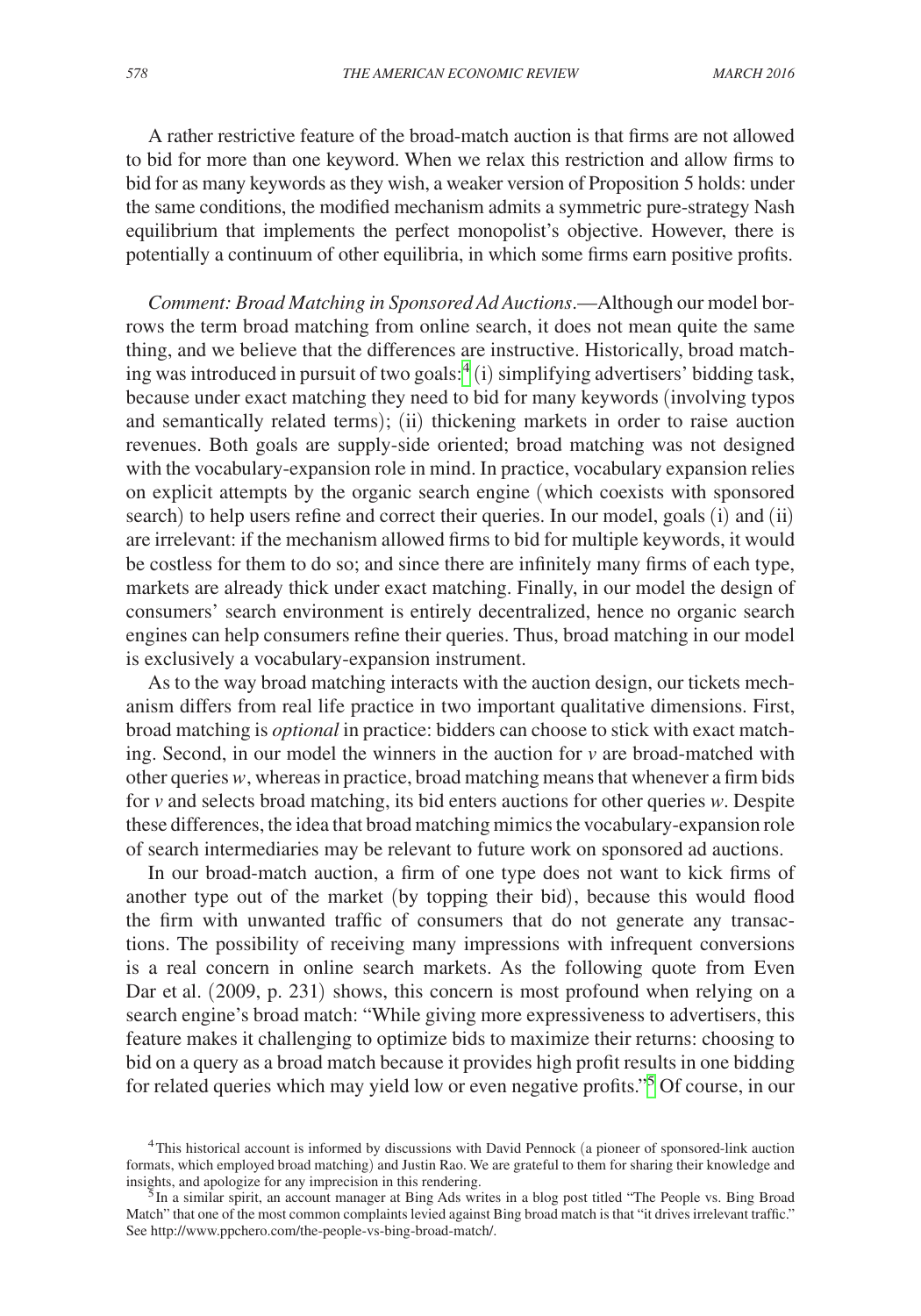stylized model the irrelevant traffic takes an extreme form (infinitely many impressions), but this motive would be present in some form in a more realistic model that allows for search fatigue or consumer learning.

#### **IV. Concluding Remarks**

This paper addressed the following general question: under what conditions can a decentralized mechanism be efficient in helping individuals find what they want? In most of our discussion, we interpreted consumers' signals as keyword-based queries, and this linked our model to the problem of search-engine design. In this context, our question could be rephrased as follows: would a search intermediary's performance (measured in terms of profits or social welfare) deteriorate if it switched from a centralized matching algorithm to a decentralized mechanism?

However, our framework accommodates a wider range of environments, including ones which have yet to establish an organized marketplace for allocating firms to search pools. For example, online recommender systems give users access to search pools according to their navigation history, which serves as an imperfect signal of their current needs. In contrast to search engines, recommender systems do not purely rely on queries initiated by the web user.<sup>[6](#page-16-0)</sup>

To see how the broad-match auction of Section 4 fits the recommendation-system interpretation, suppose that *W* represents a set of possible *past purchase profiles* of the consumer. In particular, we can set  $W = X^{\tilde{K}}$ , where *K* is the number of past purchase opportunities the consumer had. An element in *W* is a platform for personalized advertising, augmented by broad matching: when an advertiser pays for a particular profile of past purchases, he potentially gets access to other profiles. In this context, our question can be rephrased as follows: *suppose that a recommender system abandons its centralized recommendation algorithm in favor of a market for sponsored recommendations; will its performance deteriorate as a result?* Propositions 1 and 2 can be viewed as partial answers to this question.<sup>7</sup>

*Ordered Search Pools*.—Suppose that the planner can perfectly control the order in which consumers inspect search results. Thus, he can choose which type of firm the consumer will encounter at each draw, as a function of his search history. The efficient ordering of items in a search pool follows simple maximum likelihood: the product type displayed in the *k*th position of a *w* consumer's list, denoted  $x_k(w)$ , is the most likely to be preferred by the consumer, given that he rejected all the  $k - 1$ firms whose types are  $x_1(w), \ldots, x_{k-1}(w)$ . This ordering can be easily implemented because the firm type with the highest willingness to pay for the *k* th position is the one that is most likely to transact with the consumer, which is by definition  $x_k(w)$ . The feature that trivializes the problem is the lack of substitutability between product types: if a consumer wants *x*, he will never transact with  $y \neq x$ . Relaxing this assumption is necessary for an interesting model with ordered search pools.

<span id="page-16-0"></span><sup>&</sup>lt;sup>6</sup>Netflix automatically displays movie recommendations for its subscribers on its homepage; when a consumer buys a particular product on Amazon, the checkout screen displays recommended products, even though the consumer was not actively searching for these products; and when a researcher views a scholarly article on ScienceDirect, the side panel displays links to other recommended articles.<br><sup>7</sup>For a model of pricing of targeted ads, see Bergemann and Bonatti (2015).

<span id="page-16-1"></span>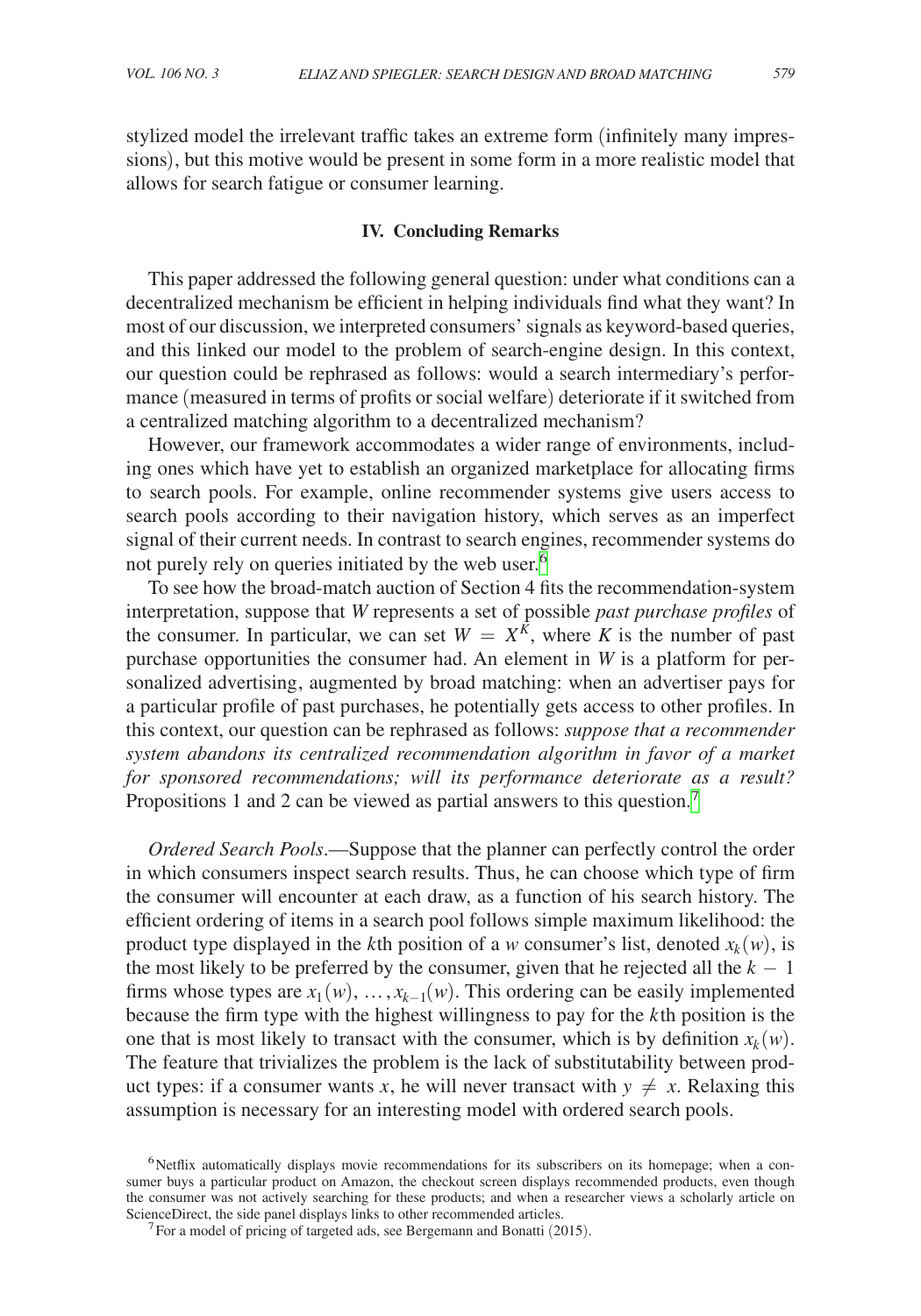*Related Literature*.—We are not aware of precedents for our formulation of the search design problem. One related body of work studies mechanisms for allocating sponsored links by online search engines (e.g., Edelman, Ostrovsky, and Schwarz 2007). Typically, the literature assumes that links have exogenous values to advertisers. Athey and Ellison (2011) explicitly model how these values are determined by consumers' endogenous search decisions. Chen and He (2011) and Eliaz and Spiegler (2011) model explicitly the interaction between keyword and product prices (ignoring auction-theoretic considerations). This literature almost invariably assumes exact matching; two exceptions are Dhangwatnotai (2011) and Chen et al. (2014). The first study uses the price of anarchy framework to analyze the performance of a mechanism in which advertisers can submit a bid to multiple generalized second-price auctions at once. The second paper analyzes the worst equilibrium of a mechanism that randomly samples a keyword according to a predefined probability distribution and only runs the generalized second-price auction for this sampled keyword.

This paper is also related to the literature on intermediation in two-sided markets (see Caillaud and Jullien 2001, 2003; Rochet and Tirole 2003; and Armstrong 2006). Some works within this tradition (e.g., Hagiu and Jullien 2011) explicitly address search platforms. One can view the consumer's signal in our model as a (sole) platform to which he has access. In this context, broad matching can be viewed as a *directed network of platforms*: a consumer who is attached to one platform is able to interact with firms that attach themselves to another platform. The papers we are aware of implicitly assume exact matching: interaction between a consumer and a firm requires that they are both attached to the same platform.<sup>8</sup>

Finally, in the last decade there has been much writing, both academic and popular, about the long tail phenomenon (see Brynjolfsson, Hu, and Smith 2006 or Anderson 2008). In many industries, a large segment of the consumer population consists of numerous small taste niches. Online commerce facilitates the flourishing of the long tail, because it lowers barriers to entry that characterize brick-and-mortar commerce. The key friction that remains (indeed, becomes magnified) is consumers' limited awareness of products that fit their peculiar tastes, and their limited ability to describe these tastes in order to locate relevant products on the Internet. The long tail phenomenon means that search design can have substantial welfare implications.

#### **APPENDIX**

#### A1. *An Explicit Direct Mechanism for Proposition 1*

We construct a mechanism for each signal *w* (independently of all other signals), using Vohra's (2011) graphical representation of IC constraints. Consider a weighted directed graph, whose set of nodes is *X*, and the weight on the link  $x \to y$ is  $\phi(x, y) = \mu(x, w) - \sqrt{\mu(x, w) \mu(y, w)}$ . Add a link from any x to itself, whose for *y* graphical representation of **i**C constraints. Consider a *h*ose set of nodes is *X*, and the weight on the link  $x \to y$   $\mu(x, w) \mu(y, w)$ . Add a link from any *x* to itself, whose

<span id="page-17-0"></span><sup>8</sup>Some papers in the literature on two-sided markets have taken a mechanism-design approach. Spiegler (2000) examines contract design by an intermediary who aims to match agents who could interact elsewhere, and extract their joint surplus. Gomes and Pavan (forthcoming) study mechanisms for implementing efficient many-to-many matching when agents are privately informed about their vertical characteristics.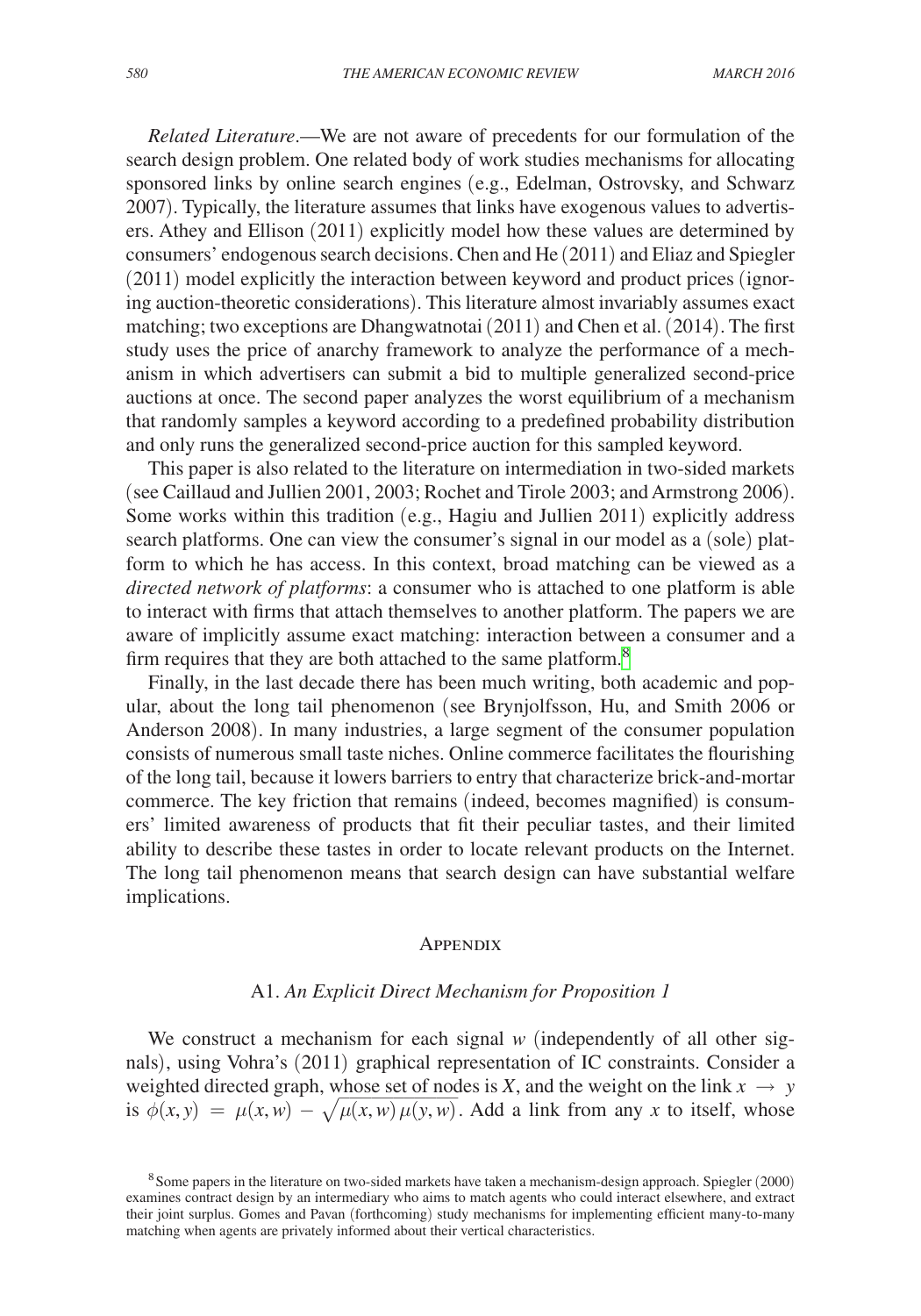weight is  $\phi(x, x) = 0$ . A *path* from x to y is a sequence of nodes that begins with *x* and ends with *y*. Define the *length* of a path to be the sum of the weights on the directed links along the path. Let  $\delta(x, y)$  be the distance from x to y, namely the length of the *shortest path* from *x* to *y*. Since the sum of weights along any cycle is nonnegative, the distance is always well-defined and non-negative, and by definition it satisfies the triangle inequality: for any *x*, *y*, *z*,  $\delta(x, z) \leq \delta(x, y) + \delta(y, z)$ . Fix some  $x^* \in X$ . For any  $x \in X$ , define  $T_x = \delta(x, x^*) - L$ , where  $L > 0$  is large enough to ensure that firms' participation constraints hold. By the triangle inequality,  $\phi(x, y) + \delta(y, x^*) \ge \delta(x, x^*)$  for any  $x, y \in X$ . This implies that for any pair of distinct products *x*, *y* in *X*,  $\phi(x, y) \geq T_x - T_y$ , hence *IC*(*x*, *y*) is satisfied.

Let us illustrate these transfers in the Mozart versus Stravinsky example. The problem for the signal *MOZ* is trivial, because all consumers who submit this signal want *moz*. Thus, the planner can prescribe  $T_{moz} = \varepsilon > 0 = T_{str}$ , and if  $\varepsilon$  is small enough, no firm would have an incentive to opt out or misreport. An analogous argument holds for *STR*. Let us turn to the mechanism associated with *CL*. Note that

enough, no firm would have an incentive to opt out or misreport. An analogous  
argument holds for *STR*. Let us turn to the mechanism associated with *CL*. Note that  

$$
\phi(moz, str) = \mu(moz, CL) - \sqrt{\mu(moz, CL)\mu(str, CL)}
$$

$$
\phi(str, moz) = \mu(str, CL) - \sqrt{\mu(moz, CL)\mu(str, CL)}.
$$
  
Set  $T_{str} = 0$  and  $T_{moz} = \phi(moz, str)$ , and all participation and IC constraints will

hold. ∎

### A2. *Remark 1*

Denote  $\mu(k|i) = \beta_{ik}$ , such that  $(\beta_{ik})$  is a stochastic matrix with  $\Sigma_k \beta_{ik} = 1$  for every *i*. Let

$$
\delta_{ik} = \sum_{h} \beta_{ih} m_{hk},
$$

where  $(m_{hk})$  is a  $|W| \times |W|$  bi-stochastic matrix. That it,  $(\delta_{ik})$  is a Blackwell garbling of  $(\beta_{ik})$ . Fix *i*, *j*. Then,

$$
\sum_{k} \sqrt{\delta_{ik} \delta_{jk}} = \sum_{k} \sqrt{\left(\sum_{h} \beta_{ih} m_{hk}\right) \left(\sum_{h} \beta_{jh} m_{hk}\right)}.
$$

$$
\sum_{k} \sqrt{\delta_{ik} \delta_{jk}} = \sum_{k} \sqrt{\left(\sum_{h} \beta_{ih} m_{hk}\right) \left(\sum_{h} \beta_{jh} m_{hk}\right)}.
$$
  
By the Cauchy-Schwarz inequality, this expression is weakly greater than  

$$
\sum_{k} \sum_{h} \sqrt{\beta_{ih} m_{hk} \beta_{jh} m_{hk}} = \sum_{h} \sqrt{\beta_{ih} \beta_{jh}} \sum_{k} m_{hk} = \sum_{k} \sqrt{\beta_{ik} \beta_{jk}}.
$$

Since this inequality holds for every *i*, *j*, it follows that

Since this inequality holds for every *i*, *j*, it follows that\n
$$
\sum_{i} \sum_{k} \sqrt{\delta_{ik} \delta_{jk}} \geq \sum_{i} \sum_{k} \sqrt{\beta_{ik} \beta_{jk}}.
$$

which completes the proof. ∎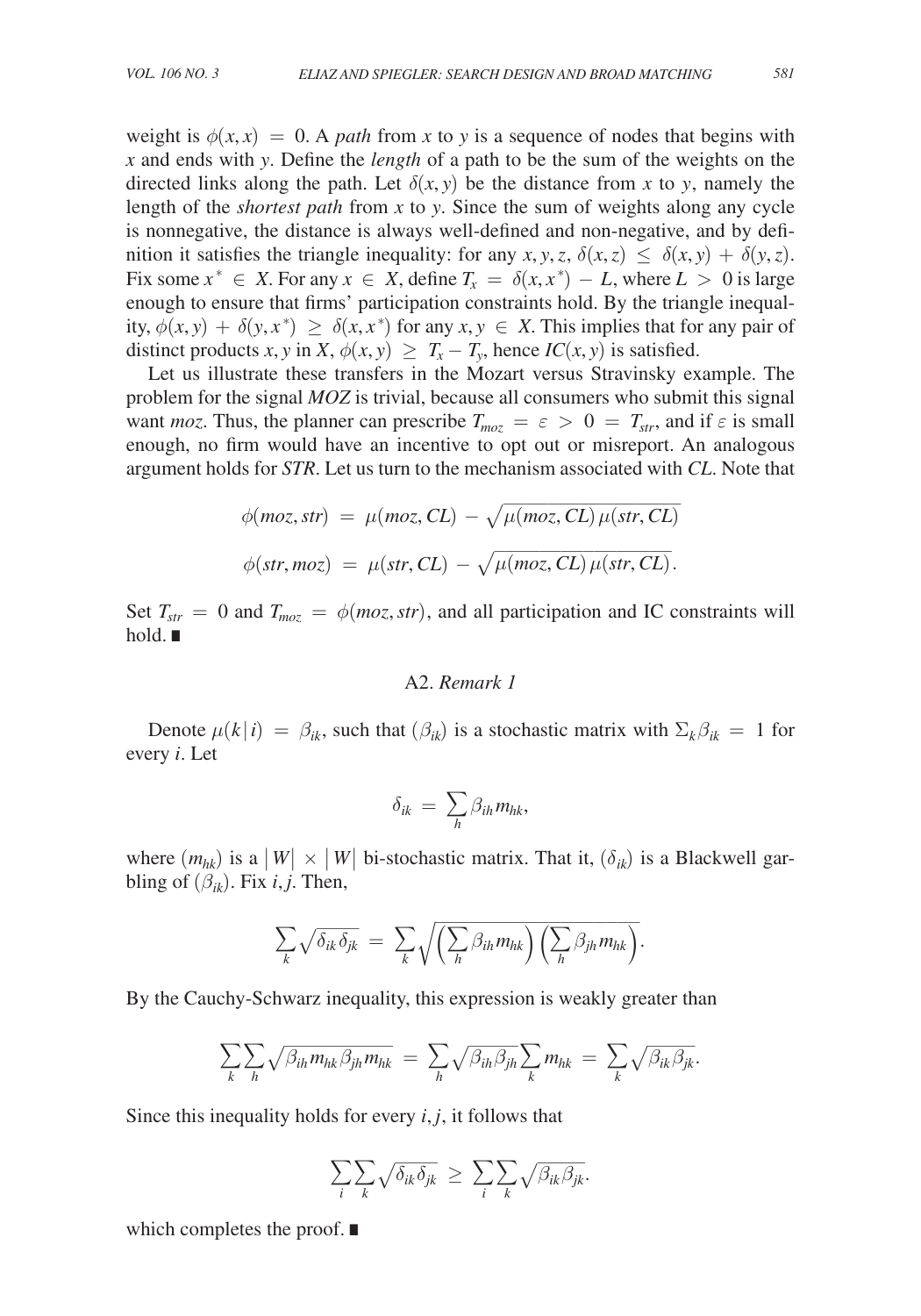#### A3. *Proof that Proposition 2 Extends to Mixed Participation Decisions*

When the mechanism fully extracts firms' surplus, they are indifferent to participation. In our analysis, we restricted attention to equilibria in which all firms participate and report truthfully. The latter is w.l.o.g. by the revelation principle. However, it is not obvious that insisting on full participation is w.l.o.g. Put differently, can we relax condition (8) by allowing firms to play a *mixed* participation strategy? Let  $\alpha(x)$  be the probability that a firm of type *x* participates. A participating *x* firm has no incentive to report that its type is *y* if and only if

$$
\alpha(x)
$$
 be the probability that a firm of type *x* participates. A participating *x* to  
no incentive to report that its type is *y* if and only if  

$$
\sum_{w \in W} q(x, w) \cdot \frac{\mu(x, w)}{\alpha(x) q(x, w)} - T_x \ge \sum_{w \in W} q(y, w) \cdot \frac{\mu(x, w)}{\alpha(x) q(x, w)} - T_y,
$$

which reduces to

which reduces to  
\n(A1) 
$$
\frac{\mu(x)}{\alpha(x)} - T_x \ge \sum_{w \in W} \frac{q(y, w)}{\alpha(x) q(x, w)} \cdot \mu(x, w) - T_y.
$$
\nBecause firms earn zero profits  $T = \mu(x)/\alpha(x)$  and  $T = \alpha(x)$ .

Because firms earn zero profits,  $T_x = \mu(x)/\alpha(x)$  and  $T_y = \mu(y)/\alpha(y)$ . The ratio between the measures of *y* and *x* firms in the pool associated with *w* is  $\alpha(y) q(y, w) / \alpha(x) q(x, w)$ . Since the equilibrium is required to induce efficient search pools, this ratio equals  $\lambda^*(y|w)/\lambda^*(x|w) = \sqrt{\lambda^*}$ pool associated with *w* is<br>quired to induce efficient<br> $\mu(y, w)/\mu(x, w)$ . It follows that inequality  $(A1)$  can be written as

$$
\frac{1}{\alpha(y)} \sum_{w \in W} \frac{\sqrt{\mu(y, w)}}{\sqrt{\mu(x, w)}} \cdot \mu(x, w) \le \frac{\mu(y, w)}{\alpha(y)},
$$
\nthat inequality (A1) can be written as

\n
$$
\frac{1}{\alpha(y)} \sum_{w \in W} \frac{\sqrt{\mu(y, w)}}{\sqrt{\mu(x, w)}} \cdot \mu(x, w) \le \frac{\mu(y)}{\alpha(y)},
$$

which is equivalent to condition  $(8)$ . ■

# A4. *Proof of Proposition 3*

In the first-best outcome, all consumers who look for *x* eventually find a product they like, and they are equally shared by a measure one of *x* firms. Therefore, the number of transactions that an individual firm of type *x* expects is  $\mu(x)$ . The number of draws it obtains is equal to<br>  $\sum_{w} q(x, w) \sum_{y} \frac{\mu(y, w)}{\theta \cdot \lambda^{*}(y|w)} \cdot \frac{1}{\sum_{y} q(y, w)}$ .<br>
After we plug (2) and (4) into  $\lambda^{*}$  an of draws it obtains is equal to

$$
\sum_{w} q(x, w) \sum_{y} \frac{\mu(y, w)}{\theta \cdot \lambda^{*}(y | w)} \cdot \frac{1}{\sum_{y} q(y, w)}.
$$

After we plug (2) and (4) into  $\lambda^*$  and *q*, this expression becomes<br>  $\frac{1}{\theta} \sum_y \sqrt{\mu(x) \mu(y) S(x, y)}$ .

$$
\frac{1}{\theta} \sum_{y} \sqrt{\mu(x) \mu(y) S(x, y)}.
$$

The ratio between the number of transactions and the number of draws is the average conversion rate experienced by *x* firms. Note that it is equal to  $p^*(x)$ . Because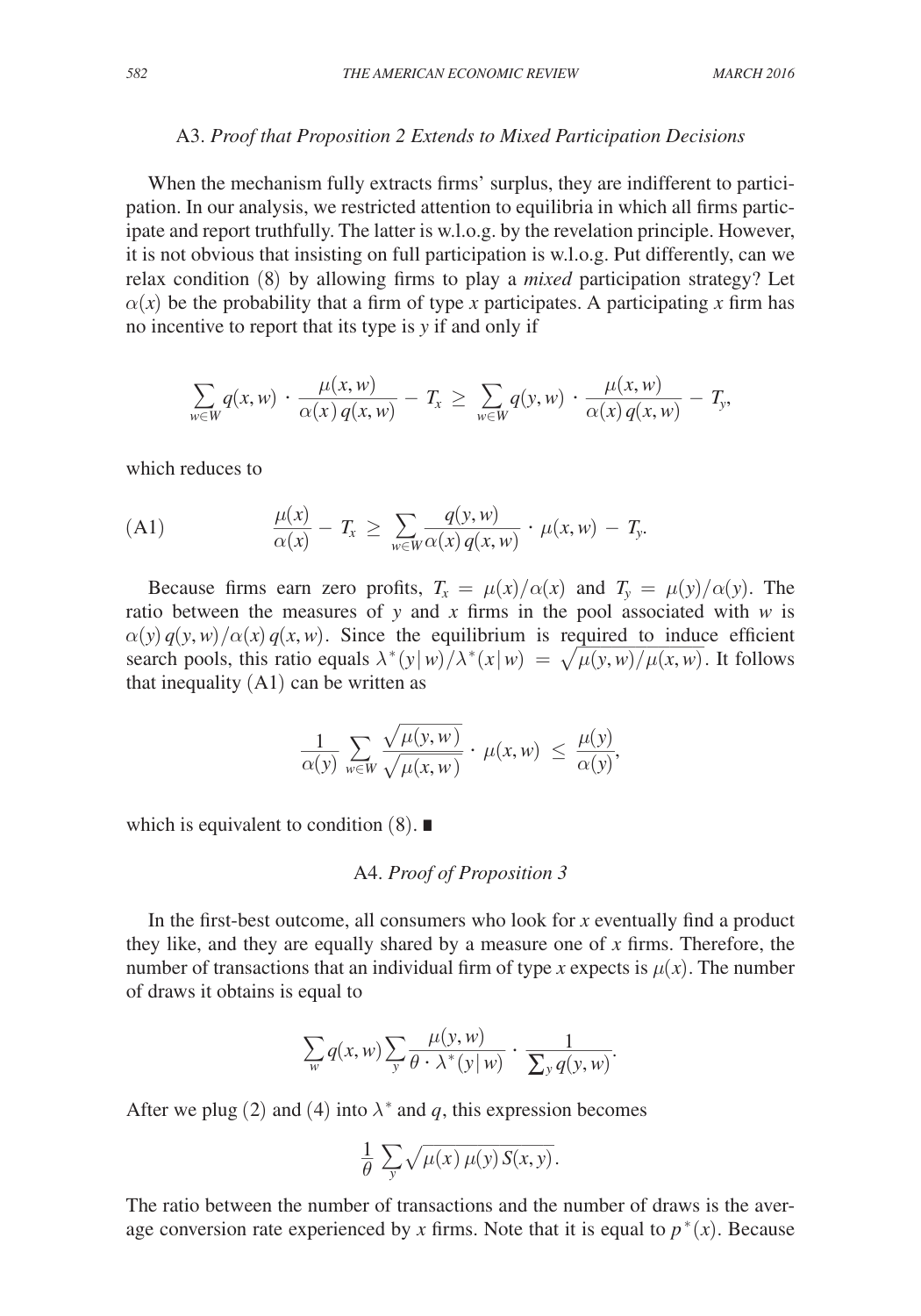firms earn zero profits in the first-best outcome, the average conversion rate is equal to the amount that *x* firms pay on average per draw. ∎

# A5. *Proof of Proposition 5*

We break the proof into three parts.

# Part 1: The strategy profile induces  $\lambda^*$ .

Recall there is a measure one of every firm type  $x \in X$ . Since all x firms bid for *x*, the measure of tickets held by *x* firms in the search pool associated with any *w* is  $b^*(w|x)$ . Therefore, for every  $w \in W$ ,

$$
\lambda(x|w) = \frac{b^*(w|x)}{\sum_y b^*(w|y)} = \frac{\sqrt{\mu(x,w)}}{\sum_y \sqrt{\mu(y,w)}} = \lambda^*(x|w).
$$

#### **Part 2: The strategy profile constitutes a Nash equilibrium.**

We make two preliminary observations. First, by the definition of  $p^*$ , firms earn zero profits under the assumed strategy profile. Second, the strategy profile implies that if a consumer who submits the query *w* draws a ticket held by an *x* firm, it must be a  $(w, x)$  ticket. In other words, all the tickets held by x firms in the search pool associated with *w* originate from the signal *x*. This means that if a firm of type  $y \neq x$  deviates by bidding  $p > p^*(x)$  for *x*, it will hold all the  $(w, x)$  tickets in some search pool *w* for which  $\mu(x, w) > 0$ . As a result, consumers of type  $(x, w)$ will search indefinitely without finding a product they want, and therefore the *y* firm will get infinitely many draws in the search pool associated with *w*; the average conversion rate that the *y* firm will experience thanks to winning the signal *x* will drop to zero, and the firm's deviation will be unprofitable.

In addition, no firm has a strict incentive not to participate or to bid for a dummy signal. The former gives a payoff of zero, while the latter gives a payoff of at most zero (when the bid is zero).

It follows that the only deviations we need to examine are of two types: (i) a firm of some type *y* submits  $p^*(x)$  for some signal  $x \neq y$ ; (ii) a firm of some type *x* changes its bid for *x* to  $p > p^*(x)$ . Consider type (i) deviations. Because the deviation is by a non-atomic firm that joins a measure-one set of highest bidders for *x*, there is a measure one of firms that hold all  $(w, x)$  tickets both before and after the deviation. Therefore, all we need to do is verify that submitting the winning bid for *x* generates fewer transactions for the deviating *y* firm than it does for the *x* firms that bid for *x*. The number of transactions for the deviating *y* firm is

(A2)  

$$
\sum_{w} \frac{b^*(w|x)}{1} \cdot \frac{\mu(y, w)}{b^*(w|y)}
$$

because the firm gets  $b^*(w|x)/1$  tickets to any pool associated with *w*. In every such pool, there is a measure  $\mu(y, w)$  of consumers who are interested in *y*. Every such consumer eventually finds a product he wants, and this clientele is shared equally by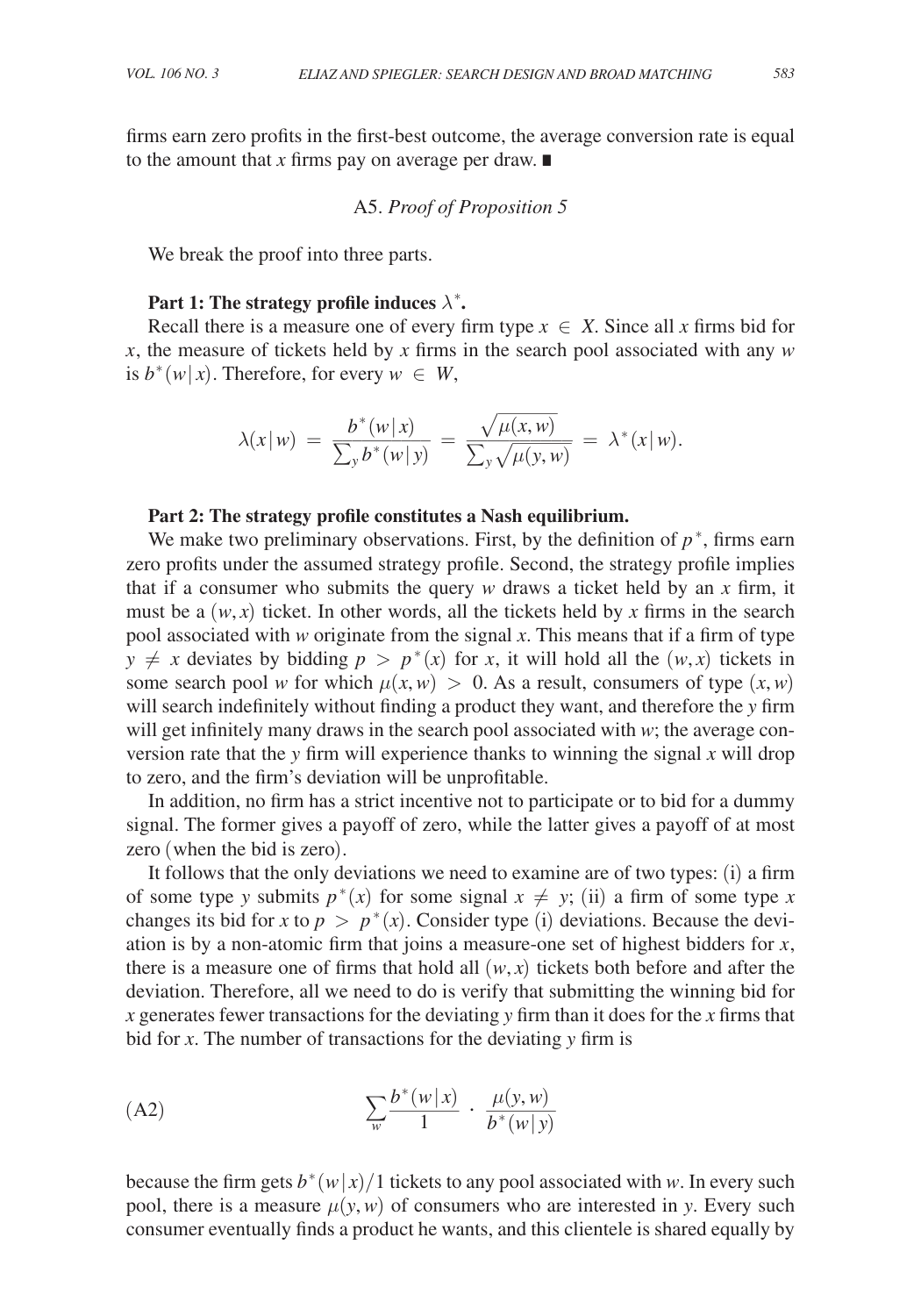all *y* firms in the pool, the measure of which is  $b^*(w|y)$ . By a similar calculation, the number of transactions for an *x* firm is<br> $\sum_{w} \frac{b^*(w|x)}{1}$ .

number of transactions for an *x* firm is  
\n
$$
\sum_{w} \frac{b^*(w|x)}{1} \cdot \frac{\mu(x, w)}{b^*(w|x)} = \mu(x).
$$

We need this to be weakly greater than  $(A2)$ . Plugging the definition of  $b^*$ , we obtain

$$
\mu(x) \geq \sum_{w} \sqrt{\mu(x, w) \mu(y, w)},
$$

which is equivalent to the inequality  $(8)$ . Thus, the condition that prevents type  $(i)$ deviations coincides with the condition for general implementability of the planner's objective, which was assumed to hold at the outset.

Let us turn to type (ii) deviations. Suppose that an *x* firm deviates by submitting a bid  $p > p^*(x)$  for the signal *x*. The firm receives all the  $(w, x)$  tickets. However, both before and after the deviation, all  $(w, x)$  tickets are held by x firms. Therefore, the composition of all search pools remains intact, and the number of transactions and draws per every  $(w, x)$  ticket remains unchanged. It follows that the average conversion rate associated with the signal *x* remains  $p^*(x)$ , which is below the price-per-impression that the deviating firm pays. Therefore, the firm's deviation is unprofitable.

# **Part 3: There are no other equilibria with full consumer participation.**

We restrict attention to the generic case in which  $\mu$  has full support.<sup>9</sup> Let us first rule out two cases.

*Case* 1: The firms of at least one type *x* do not submit a winning bid for a working signal. This means that consumers who look for *x* will never be serviced. As a result, their net payoff conditional on participation is negative due to the infinite search costs, and they can profitably deviate by opting out.

*Case* 2: All firms submit a winning bid for some working signal, but there are two firm types *x* and *y* that bid for the same signal *v*. Therefore, there must be a vacant working signal  $v'$  that no firm bids for. Suppose that an individual  $x$  firm deviates by submitting a bid of *zero* for *v'*. Because  $\mu$  has full support,  $b^*(w|v') > 0$  for every *w*. Prior to the deviation, the signal *v* granted  $b^*(w|v)$  tickets for every *w*, and these tickets were allocated uniformly to a population of firms of measure 2 at least. After the deviation, the deviating *x* firm holds all the  $b^*(w|v')$  tickets granted by *v'*. The deviating firm thus holds infinitely many more  $(w, \cdot)$  tickets than prior to the deviation, for every *w*. As a result, it generates infinitely more transactions. Both before and after the deviation, all consumers eventually find a product they want, hence the number of draws that each consumer contributes is finite. Finally, thanks to the deviation, the firm pays nothing per impression. Therefore, its deviation must be profitable.

<span id="page-21-0"></span><sup>&</sup>lt;sup>9</sup>This genericity requirement can be weakened, at the cost of having a considerably longer proof.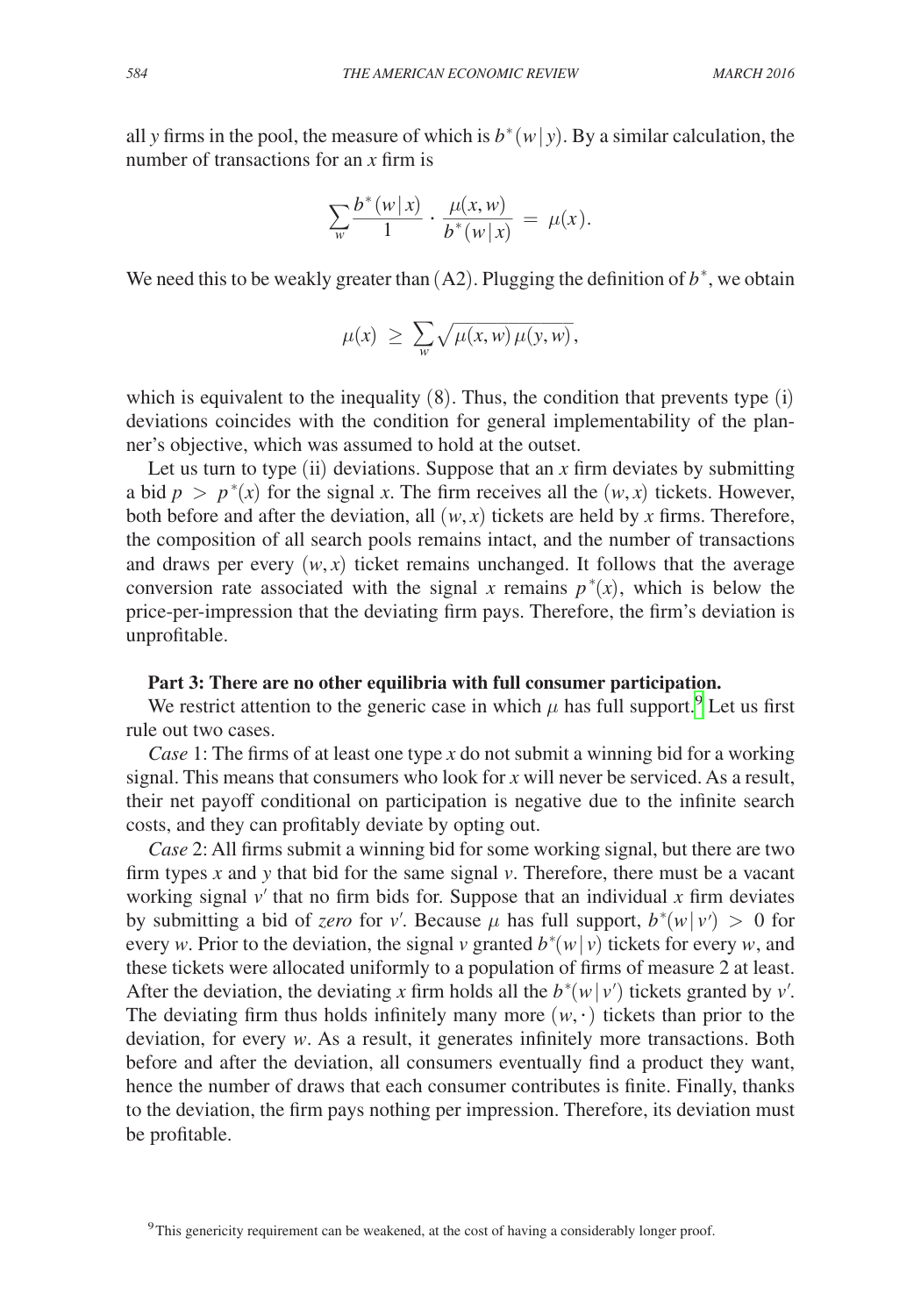It follows that any symmetric pure-strategy equilibrium in which all consumers participate is characterized by a *permutation*  $f: X \rightarrow X$ , such that all *x* firms bid for the working signal  $f(x)$ . Then, all firms must earn zero profits. Assume the contrary, i.e., firms of some type *x* submit a bid for  $f(x)$  which lies strictly below the conversion rate they experience at  $f(x)$ . Then, a standard Bertrand argument applies: an individual x firm can deviate to a slightly higher bid for  $f(x)$ , thus acquiring an infinite number of tickets, at a slightly lower net profit per ticket than prior to the deviation. It follows that in equilibrium, the winning bid for each  $y \in W^* = X$ must be equal to the conversion rate experienced by the firms that submit this bid.

Our objective is to show that the permutation *f* must be the *identity function*. Assume the contrary. Then, there is a collection of firm types,  $x_1, \ldots, x_m, m \leq |X|$ , such that  $f(x_k) = x_{k+1 \text{ mod } m}$ . To sustain the equilibrium, it must be the case that no firm of type  $k \in \{1, ..., m\}$  would want to deviate by mimicking the winning bid for  $x_k$ , i.e., mimicking the equilibrium behavior of firms of type  $k - 1$  mod *m*. If the firm did so, it would experience the same number of draws as each of the firms whose behavior it mimics. Because all firms earn zero profits prior to the deviation, this means that all we need to check is that the deviating firm receives weakly fewer transactions.

In the putative equilibrium, each firm type *x* receives  $\mu(x)$  transactions. The reason is that all firms of a given type *x* submit a winning bid for  $f(x)$ , and the full-support assumption implies that all consumers who look for *x* eventually transact with one of these firms. Let us calculate the number of transactions that a firm type  $y = f(x)$ would obtain if it deviated by mimicking the behavior of *x* firms (i.e., mimicking<br>their winning bid for *y*):<br> $\sum_{w} \frac{b^*(w|y)}{1} \cdot \frac{\mu(y, w)}{b^*(w|f(y))} = \sum_{w} \frac{\mu(y, w) \sqrt{\mu(y, w)}}{\sqrt{\mu(f(y), w)}}.$ <br>Thus the condition that will prove f their winning bid for *y*):

would obtain if it deviated by mimicking the behavior of *x* firms (i.e.  
their winning bid for *y*):  

$$
\sum_{w} \frac{b^*(w|y)}{1} \cdot \frac{\mu(y, w)}{b^*(w|f(y))} = \sum_{w} \frac{\mu(y, w)\sqrt{\mu(y, w)}}{\sqrt{\mu(f(y), w)}}.
$$
Thus the condition that will prevent firms of two  $k = 1$ , we find

Thus, the condition that will prevent firms of type  $k = 1, ..., m$  from deviating<br>mimicking the behavior of  $k - 1 \mod m$  firms is<br>3)  $\mu(x_{k-1 \mod m}) \ge \sum_{w} \frac{\mu(x_k, w) \sqrt{\mu(x_k, w)}}{\sqrt{\mu(x_k, w)}}$ . by mimicking the behavior of  $k - 1$  mod *m* firms is

by mimicking the behavior of 
$$
k - 1 \mod m
$$
 firms is  
\n(A3) 
$$
\mu(x_{k-1 \mod m}) \ge \sum_{w} \frac{\mu(x_k, w) \sqrt{\mu(x_k, w)}}{\sqrt{\mu(x_{k+1 \mod m}, w)}}.
$$

By assumption, the necessary condition for the implementability of the perfect

monopolist's objective is satisfied. In particular, for every *k*, *j*,  
\n
$$
\mu(x_k) \geq \sum_{w} \sqrt{\mu(x_k, w) \mu(x_j, w)}.
$$

Adding up a suitable selection of these inequalities, together with the inequalities (A3), we obtain the following condition:

$$
2\sum_{k=1}^{m} \mu(x_k) \geq \sum_{k=1}^{m} \sum_{w} \mu(x_k, w) \left[ \sqrt{\frac{\mu(x_k, w)}{\mu(x_{k+1 mod m}, w)}} + \sqrt{\frac{\mu(x_{k+1 mod m}, w)}{\mu(x_k, w)}} \right].
$$

For generic  $\mu$ , the expression in the square brackets is strictly above 2, hence the inequality is violated. ∎

.